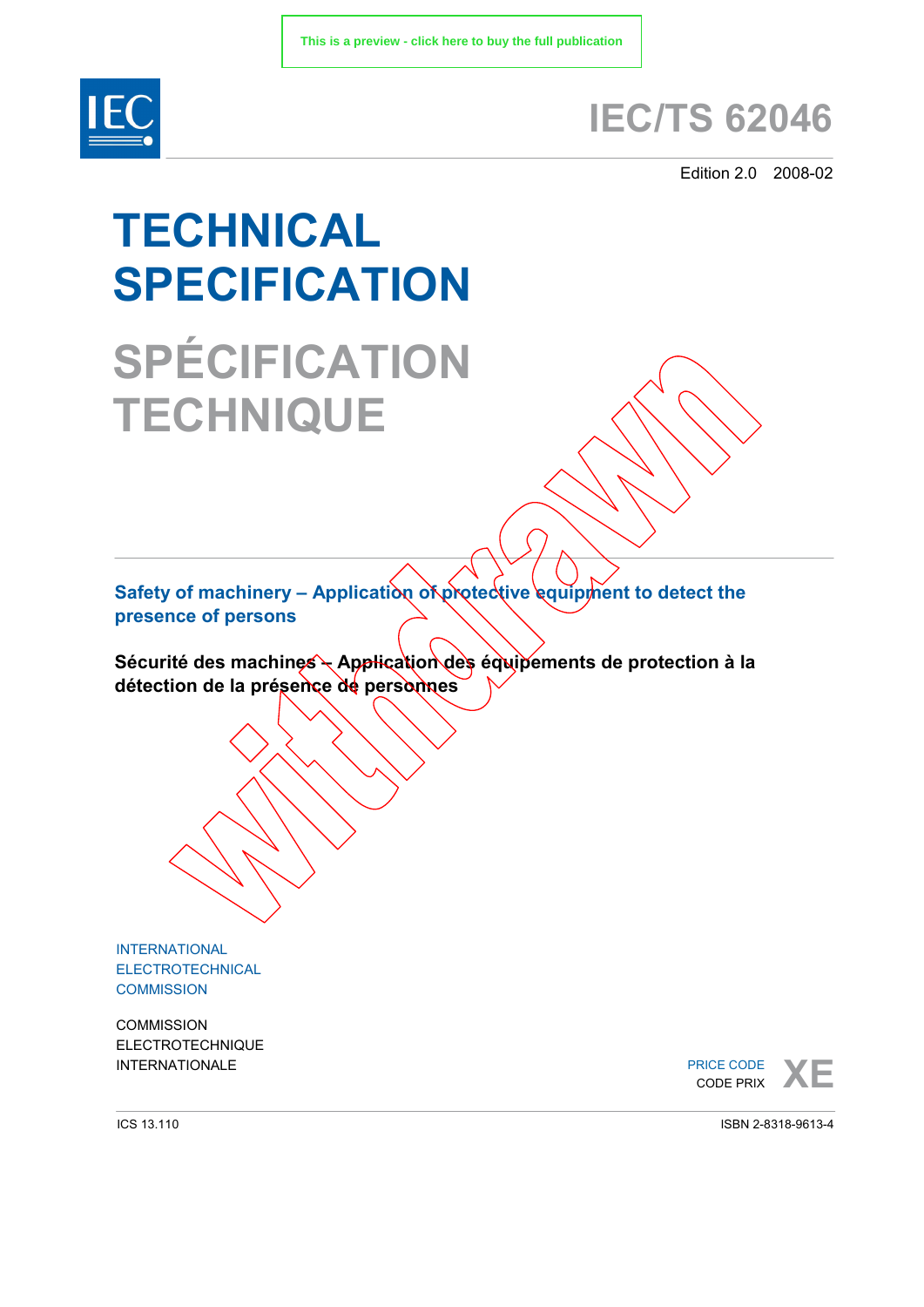TS 62046 © IEC:2008

### **CONTENTS**

 $-2-$ 

| 1 |     |                                                                                                 |  |
|---|-----|-------------------------------------------------------------------------------------------------|--|
| 2 |     |                                                                                                 |  |
| 3 |     |                                                                                                 |  |
|   | 3.1 |                                                                                                 |  |
|   | 3.2 |                                                                                                 |  |
| 4 |     |                                                                                                 |  |
|   |     |                                                                                                 |  |
|   | 4.2 |                                                                                                 |  |
|   |     | 4.2.1                                                                                           |  |
|   |     | $\vee$ 20<br>Suitability of protective equipment as a trip device<br>4.2.2                      |  |
|   | 4.3 |                                                                                                 |  |
|   | 4.4 |                                                                                                 |  |
|   |     |                                                                                                 |  |
|   |     | 4.4.2                                                                                           |  |
|   |     | 4.4.3                                                                                           |  |
|   |     | 4.4.4                                                                                           |  |
|   | 4.5 |                                                                                                 |  |
|   |     | 4.5.1                                                                                           |  |
|   |     | Approach speed $(K)$ , $\ldots$ , $\ldots$ , $\ldots$ , $\ldots$ , $\ldots$ , $\ldots$<br>4.5.2 |  |
|   |     | 4.5.3                                                                                           |  |
|   |     | 4.5.4                                                                                           |  |
|   | 4.6 |                                                                                                 |  |
|   |     | $ESPEs \sim 26$<br>4.6.1                                                                        |  |
|   |     |                                                                                                 |  |
|   | 4.7 | Machine control system functions associated with the application of                             |  |
|   |     | 47.1                                                                                            |  |
|   |     | 4.7.2                                                                                           |  |
|   |     | 4.7.8                                                                                           |  |
|   |     | 4.7.4                                                                                           |  |
|   |     | 4.7.5                                                                                           |  |
|   |     | 4.7.6                                                                                           |  |
|   |     | 4.7.7                                                                                           |  |
|   |     | 4.7.8                                                                                           |  |
|   |     | 4.7.9                                                                                           |  |
| 5 |     |                                                                                                 |  |
|   | 5.1 | Positioning and configuration of the protective equipment detection zone30                      |  |
|   | 5.2 |                                                                                                 |  |
|   | 5.3 |                                                                                                 |  |
|   |     | 5.3.1                                                                                           |  |
|   |     | 5.3.2                                                                                           |  |
|   | 5.4 |                                                                                                 |  |
|   | 5.5 |                                                                                                 |  |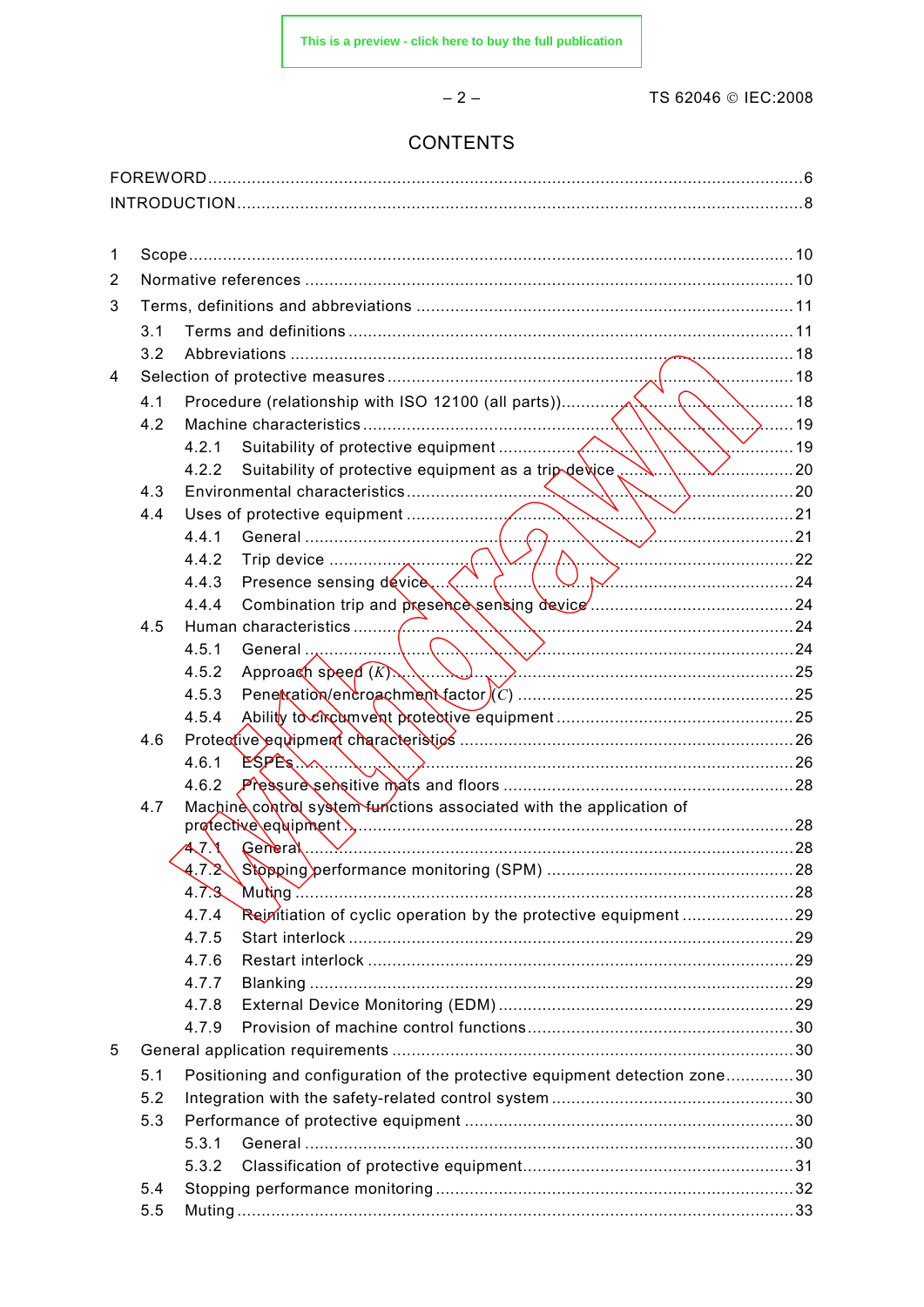**[This is a preview - click here to buy the full publication](https://webstore.iec.ch/publication/6352&preview)**

TS 62046 © IEC:2008 – 3 –

|                                                                                       |     | 5.5.1 |                                                                                           |  |
|---------------------------------------------------------------------------------------|-----|-------|-------------------------------------------------------------------------------------------|--|
|                                                                                       |     | 5.5.2 |                                                                                           |  |
|                                                                                       |     | 5.5.3 |                                                                                           |  |
|                                                                                       |     | 5.5.4 |                                                                                           |  |
|                                                                                       | 5.6 |       |                                                                                           |  |
|                                                                                       |     | 5.6.1 |                                                                                           |  |
|                                                                                       |     | 5.6.2 |                                                                                           |  |
|                                                                                       | 5.7 |       |                                                                                           |  |
|                                                                                       | 5.8 |       |                                                                                           |  |
|                                                                                       | 5.9 |       |                                                                                           |  |
| 6                                                                                     |     |       | Particular application requirements for specific protective equipment 37                  |  |
|                                                                                       | 6.1 |       |                                                                                           |  |
|                                                                                       |     | 6.1.1 | 37                                                                                        |  |
|                                                                                       |     | 6.1.2 | ✓38                                                                                       |  |
|                                                                                       |     | 6.1.3 | $\ldots$ . 2. 39                                                                          |  |
|                                                                                       | 6.2 |       | .                                                                                         |  |
|                                                                                       | 6.3 |       |                                                                                           |  |
|                                                                                       |     | 6.3.1 |                                                                                           |  |
|                                                                                       |     | 6.3.2 |                                                                                           |  |
|                                                                                       | 6.4 |       | Pressure-sensitive mats and floors.                                                       |  |
|                                                                                       |     |       | 6.4.1 Pressure sensitive floors $\ldots$<br>.                                             |  |
|                                                                                       |     | 6.4.2 |                                                                                           |  |
| 7                                                                                     |     |       |                                                                                           |  |
|                                                                                       | 7.1 |       |                                                                                           |  |
|                                                                                       | 7.2 |       |                                                                                           |  |
|                                                                                       | 7.3 |       |                                                                                           |  |
|                                                                                       | 7.4 |       | Functional checks $\ldots$ , $\ldots$ , $\ldots$ , $\ldots$ , $\ldots$ , $\ldots$         |  |
| 8                                                                                     |     |       | Information for safe use                                                                  |  |
|                                                                                       |     |       |                                                                                           |  |
|                                                                                       |     |       |                                                                                           |  |
|                                                                                       |     |       | Annex B (informative) Summary of minimum type test requirements for various               |  |
|                                                                                       |     |       |                                                                                           |  |
|                                                                                       |     |       |                                                                                           |  |
|                                                                                       |     |       | Annex D (informative) Protective devices for the detection of the position of a person 65 |  |
|                                                                                       |     |       | Annex E (informative) Additional recommendations for the application of AOPDDRs 68        |  |
|                                                                                       |     |       | Annex F (informative) Additional recommendations for the configuration of                 |  |
|                                                                                       |     |       |                                                                                           |  |
|                                                                                       |     |       |                                                                                           |  |
|                                                                                       |     |       |                                                                                           |  |
|                                                                                       |     |       |                                                                                           |  |
|                                                                                       |     |       |                                                                                           |  |
|                                                                                       |     |       |                                                                                           |  |
|                                                                                       |     |       | Figure 1 - Relationship of this Technical Specification to other standards                |  |
| Figure 2 - Risk reduction process (simplified version of Figure 2 of ISO 12100-1)  19 |     |       |                                                                                           |  |
|                                                                                       |     |       |                                                                                           |  |
|                                                                                       |     |       |                                                                                           |  |
|                                                                                       |     |       |                                                                                           |  |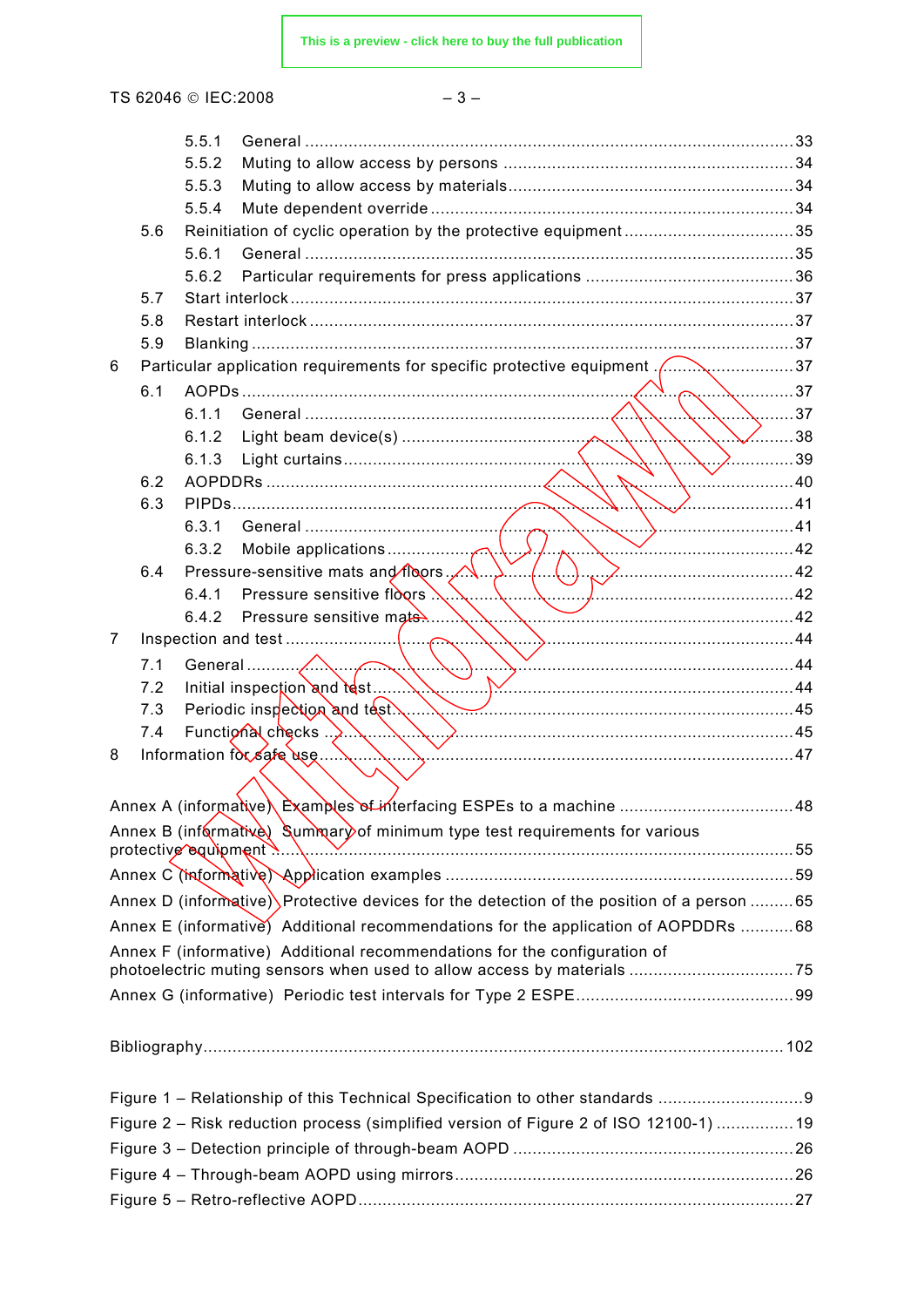#### – 4 – TS 62046 © IEC:2008

|                                                                                           | . 59 |
|-------------------------------------------------------------------------------------------|------|
| Figure C.2 - Protective equipment used as combined trip and presence sensing device59     |      |
| Figure C.3 - Protective equipment used as a combined trip and presence sepsing<br>device. |      |
| Figure C.4 - Horizontal AOPD                                                              |      |
|                                                                                           |      |
| Figure C.6 – Increased separation distance.                                               |      |
| Figure C.7 - Additional mechanical protection $\mathbb{N}$ .                              |      |
|                                                                                           |      |
|                                                                                           |      |
|                                                                                           |      |
|                                                                                           |      |
|                                                                                           |      |
|                                                                                           |      |
|                                                                                           |      |
|                                                                                           |      |
|                                                                                           |      |
|                                                                                           |      |
|                                                                                           |      |
|                                                                                           |      |
| Figure F.5 - Positioning of the muting sensors to avoid muting by a person's body         |      |
|                                                                                           |      |
|                                                                                           |      |
| Figure F.8 - Four beams: Timing control and crossed beams (not recommended) 79            |      |
|                                                                                           |      |
|                                                                                           |      |
| Figure F.11 - Timing diagram for mute enable signal (mute enable activated) 81            |      |
| Figure F.12 - Timing diagram for mute enable signal (mute enable not activated) 82        |      |
| Figure F.13 – Avoidance of manipulation of the muting function (plan view)82              |      |
| Figure F.14 - Avoidance of manipulation of the muting function (front view) 83            |      |
|                                                                                           |      |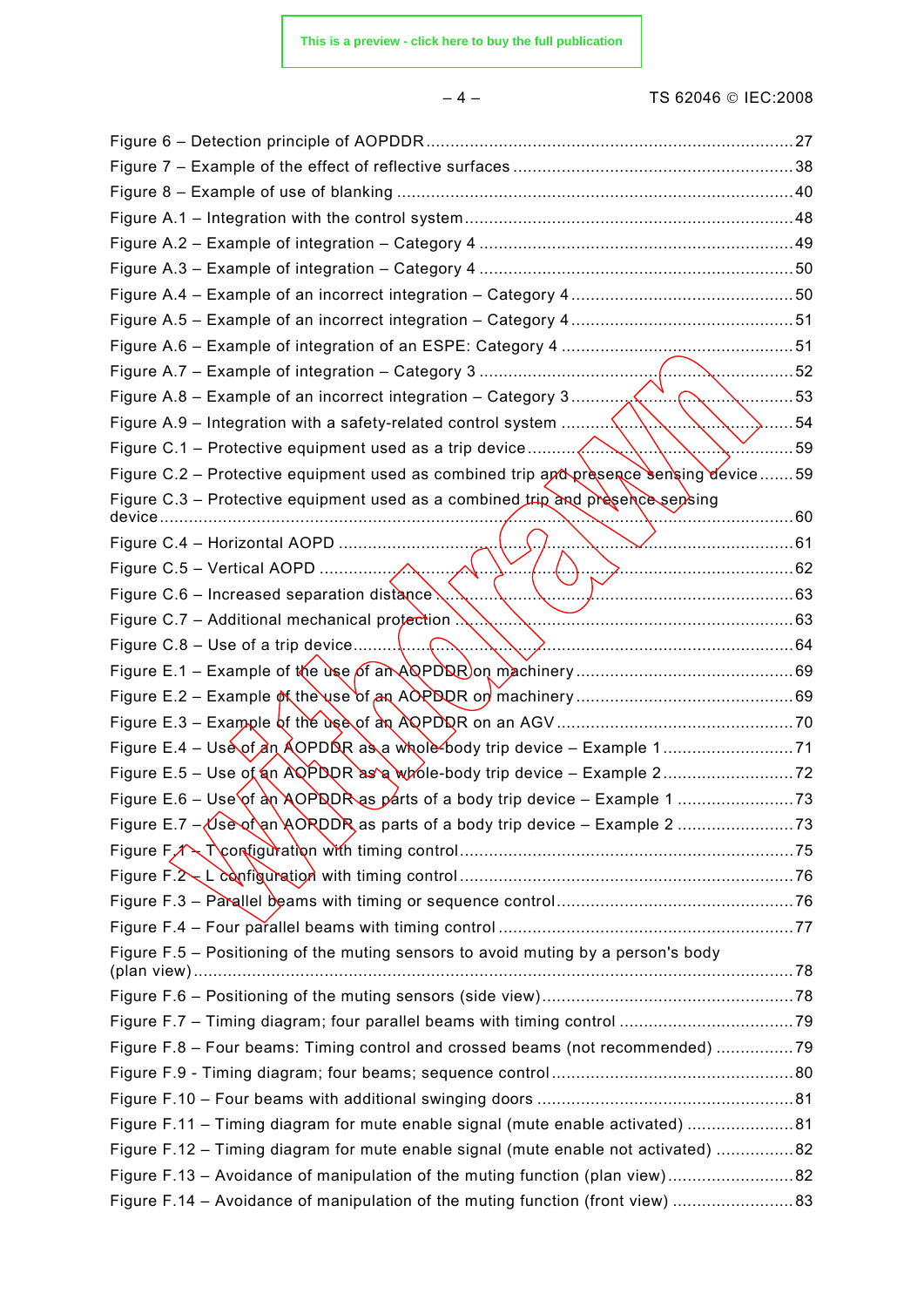TS 62046 © IEC:2008 – 5 –

| Figure F.17 - Two sensors - Crossed beams (risk of entering the hazardous zone                        |      |
|-------------------------------------------------------------------------------------------------------|------|
|                                                                                                       |      |
|                                                                                                       |      |
|                                                                                                       |      |
|                                                                                                       |      |
| Figure F.22 – Single swinging doors in combination with a two-beam muting system                      | . 88 |
|                                                                                                       | 89   |
|                                                                                                       | 90   |
|                                                                                                       | . 91 |
|                                                                                                       | 92   |
|                                                                                                       | 93   |
| Figure F.28 – Timing diagram; two muting sensor beams – exit only, muting ferminated                  | 93   |
| Figure F.29 - Timing diagram; two muting sensor beams $/$ exit only, muting terminated<br>. 94        |      |
|                                                                                                       |      |
|                                                                                                       |      |
| Figure F.32 – Production line incorporating $(tw_0 \text{ making } r)$ .                              |      |
| Figure F.33 - Example of an external everride in a calegory 4 control system 96                       |      |
| Figure F.34 – Example of an external override in a category 3 control system                          |      |
| Figure F.35 - Example of an external override at a work area with two access points                   |      |
|                                                                                                       |      |
| Figure G.2 - Approach after a failure,                                                                |      |
|                                                                                                       | 100  |
|                                                                                                       |      |
| Table B.1 - List of environmental considerations to assist the selection of a protective<br>equipment |      |
|                                                                                                       |      |
|                                                                                                       |      |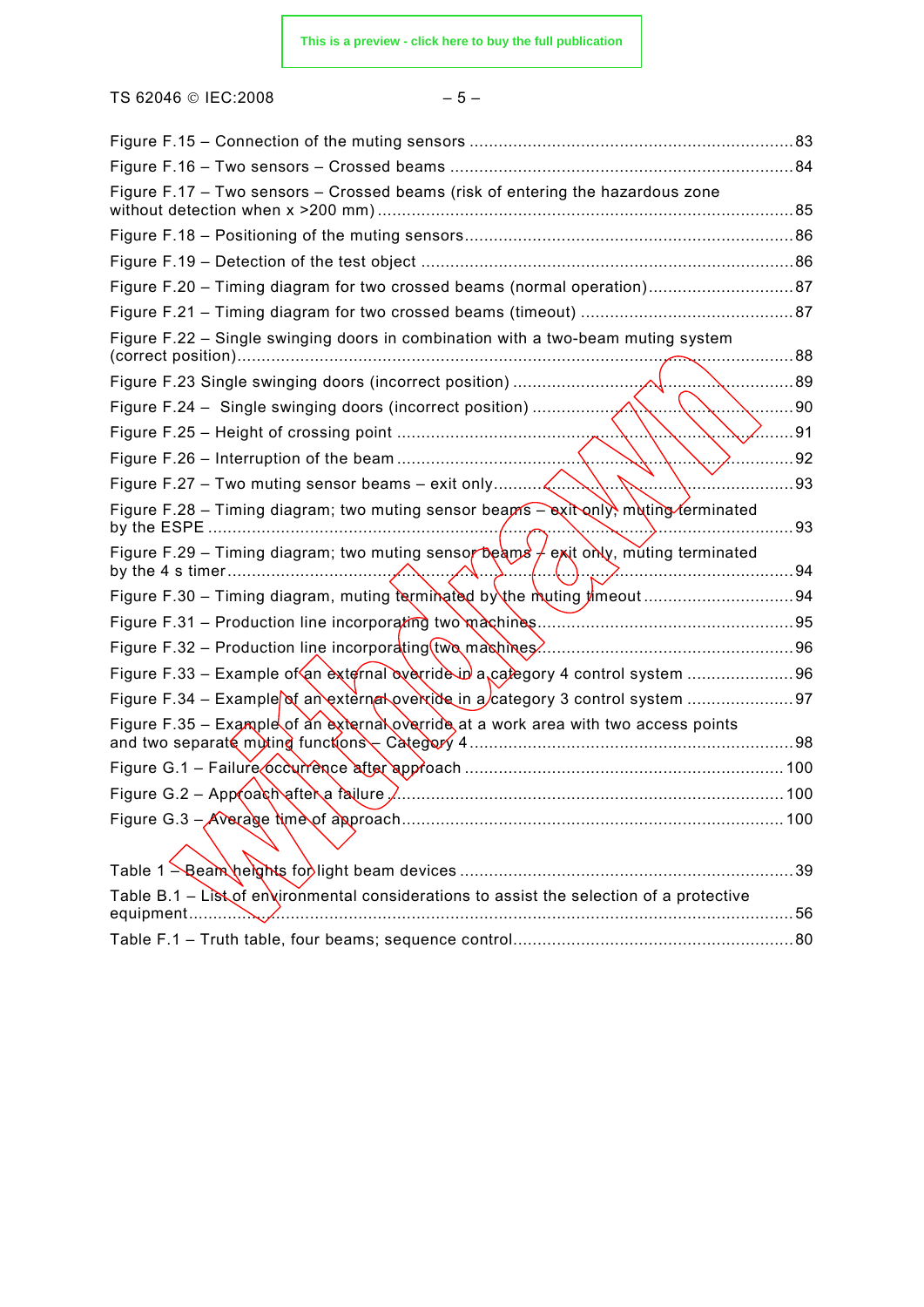**[This is a preview - click here to buy the full publication](https://webstore.iec.ch/publication/6352&preview)**

 $-6 -$  TS 62046 © IFC:2008

#### <span id="page-5-0"></span>INTERNATIONAL ELECTROTECHNICAL COMMISSION  $\frac{1}{2}$

#### **SAFETY OF MACHINERY – APPLICATION OF PROTECTIVE EQUIPMENT TO DETECT THE PRESENCE OF PERSONS**

#### FOREWORD

- 1) The International Electrotechnical Commission (IEC) is a worldwide organization for standardization comprising all national electrotechnical committees (IEC National Committees). The object of IEC is to promote international co-operation on all questions concerning standardization in the electrical and electronic fields. To this end and in addition to other activities, IEC publishes International Standards,  $\vec{l}$  echnical Specifications, Technical Reports, Publicly Available Specifications (PAS) and Guides (hereafter referred to as "IEC Publication(s)"). Their preparation is entrusted to technical committees; any IEC National Committee interested in the subject dealt with may participate in this preparatory work. International, governmenta and nongovernmental organizations liaising with the IEC also participate in this prepàratiòn. LEC collaborates closely with the International Organization for Standardization (ISO) in accordance with conditions determined by agreement between the two organizations.
- 2) The formal decisions or agreements of IEC on technical matters express, as nearly as possible, an international consensus of opinion on the relevant subjects since each technical committee has representation from all interested IEC National Committees.
- 3) IEC Publications have the form of recommendations for international use and are accepted by IEC National Committees in that sense. While all reasonable efforts are made to ensure that the technical content of IEC Publications is accurate, IEC cannot be held responsible  $\gamma$ or the way in which they are used or for any misinterpretation by any end user.
- 4) In order to promote international uniformity, IEC National Committees undertake to apply IEC Publications transparently to the maximum extent possible in their national and regional publications. Any divergence between any IEC Publication and the corresponding national or regional publication shall be clearly indicated in the latter.
- 5) IEC provides no marking procedure to indicate its approval and cannot be rendered responsible for any equipment declared to be in conformity with an IEC Rublication.
- 6) All users should ensure that they have the latest edition of this publication.
- 7) No liability shall attach to IEC or its directors, employees, servants or agents including individual experts and members of its technical committees and IEC National Committees for any personal injury, property damage or other damage of any nature whatsoever, whether direct or indirect, or for costs (including legal fees) and expenses arising out of the publication, use of, or reliance upon, this IEC Publication or any other IEC Publications.
- 8) Attention is drawn to the Normative references cited in this publication. Use of the referenced publications is indispensable for the correct application of this publication.
- 9) Attention is drawn to the possibility that some of the elements of this IEC Publication may be the subject of patent rights. JEC shall not be held responsible for identifying any or all such patent rights.

The main task of IEC technical committees is to prepare International Standards. In exceptional circumstances, a technical committee may propose the publication of a technical specification when

- the required support cannot be obtained for the publication of an International Standard, despite repeated efforts, or
- The subject is still under technical development or where, for any other reason, there is the future but no immediate possibility of an agreement on an International Standard.

Technical specifications are subject to review within three years of publication to decide whether they can be transformed into International Standards.

IEC 62046, which is a technical specification, has been prepared by IEC technical committee 44: Safety of machinery – Electrotechnical aspects.

This second edition cancels and replaces the first edition issued in 2004. This second edition constitutes a general technical revision of the first edition, and includes further examples of interfacing and muting techniques.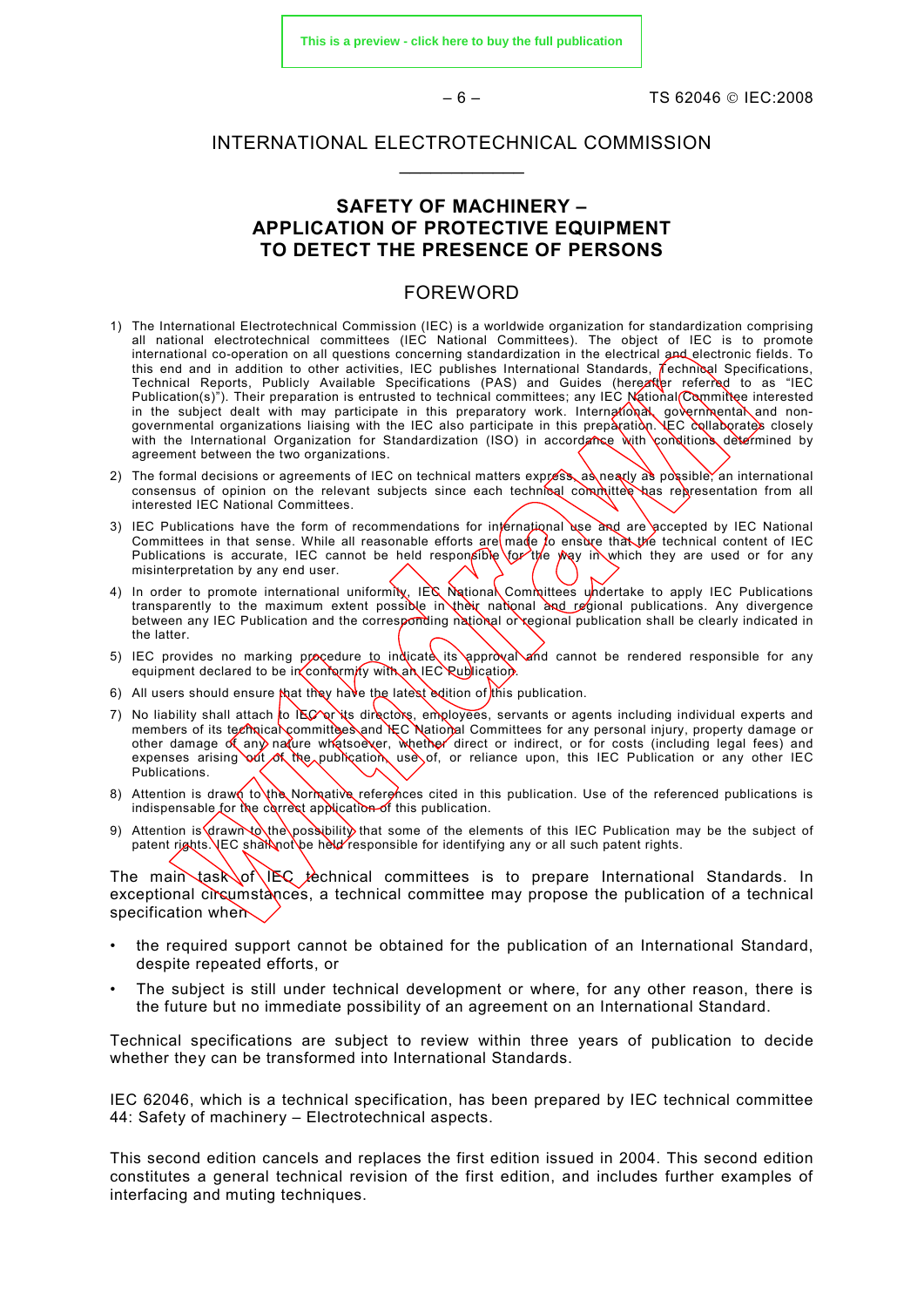TS 62046 © IEC:2008 – 7 –

The text of this technical specification is based on the following documents:

| Enguiry draft | Report on voting |
|---------------|------------------|
| 44/534/DTS    | 44/552B/RVC      |

Full information on the voting for the approval of this technical specification can be found in the report on voting indicated in the above table.

This publication has been drafted in accordance with the ISO/IEC Directives, Part 2.

The committee has decided that the contents of this publication will remain unchanged until the maintenance result date indicated on the IEC web site under "http://webstore.iec.ch" in the data related to the specific publication. At this date, the publication will be

- transformed into an International standard,
- reconfirmed,
- withdrawn,
- replaced by a revised edition, or
- amended.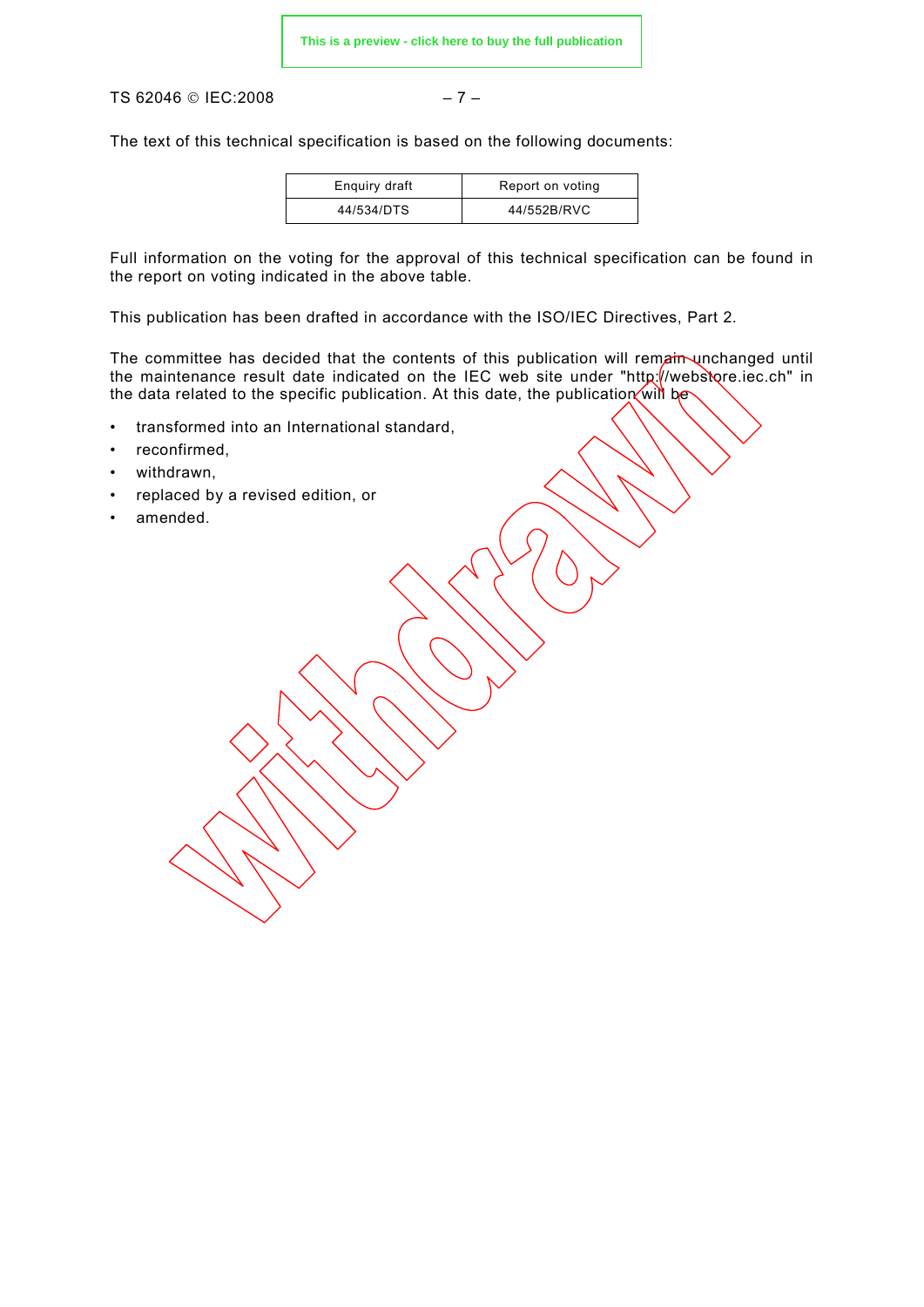– 8 – TS 62046 © IEC:2008

#### INTRODUCTION

<span id="page-7-0"></span>This Technical Specification provides information on the application of protective equipment, which employs a sensing device(s) to detect person(s) in or approaching an area, in order to reduce or minimize a risk from hazardous parts of machinery, without providing a physical barrier.

The objective of this specification is to assist: standards writing committees responsible for developing machine standards ("C" Standards), machine designers, manufacturers and refurbishers, machine safety certification organizations, workplace authorities and others on the proper application of protective equipment to machinery.

Figures 1 and 2 show the general context and the intended use of this specification.

Clauses 1 to 5, 7 and 8 of this specification apply to all protective equipment included in the scope, Clause 6 contains guidance for the application of specific kinds of protective equipment.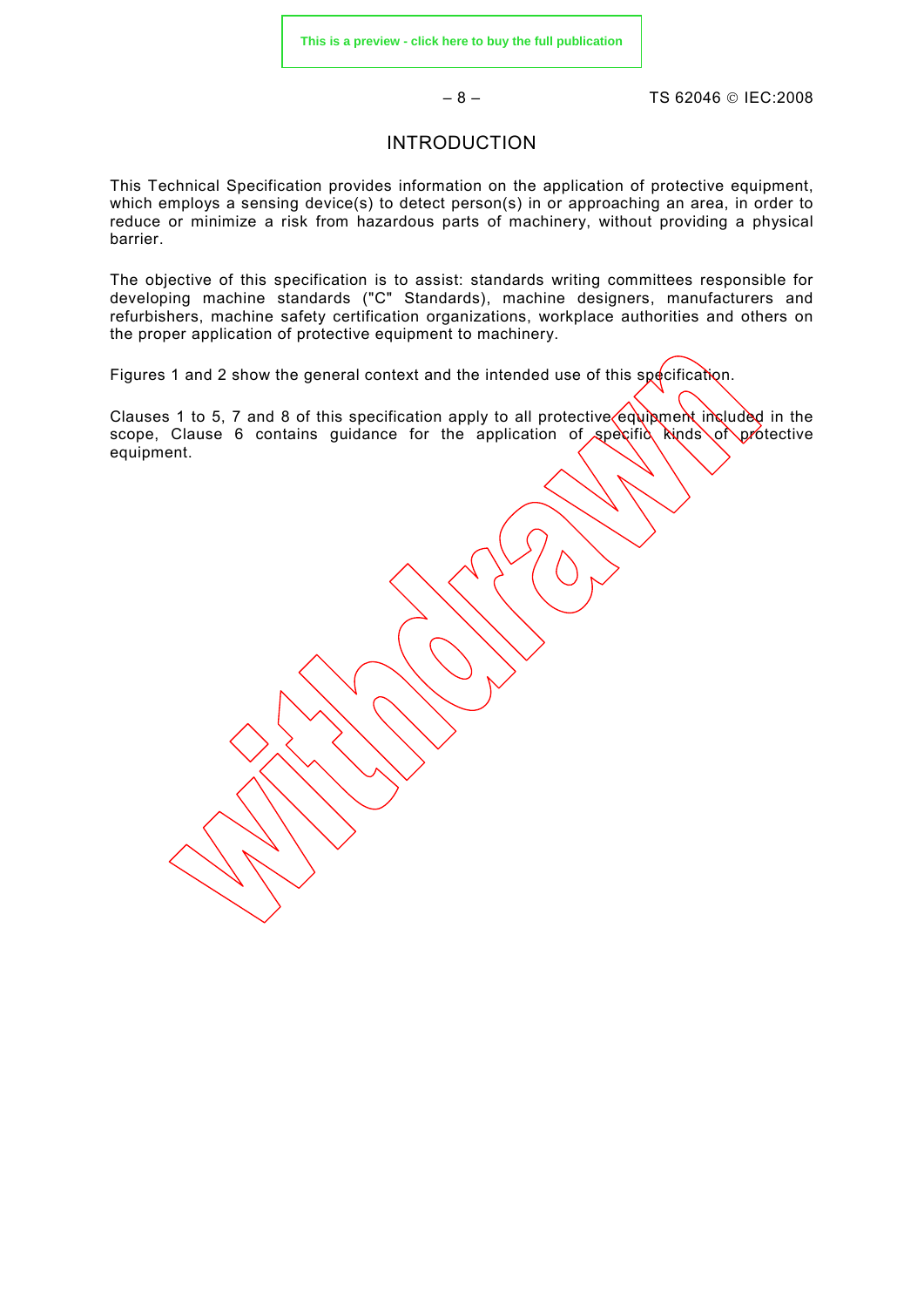

<span id="page-8-0"></span>TS 62046 © IEC:2008 – 9 –





(see also Figure 2)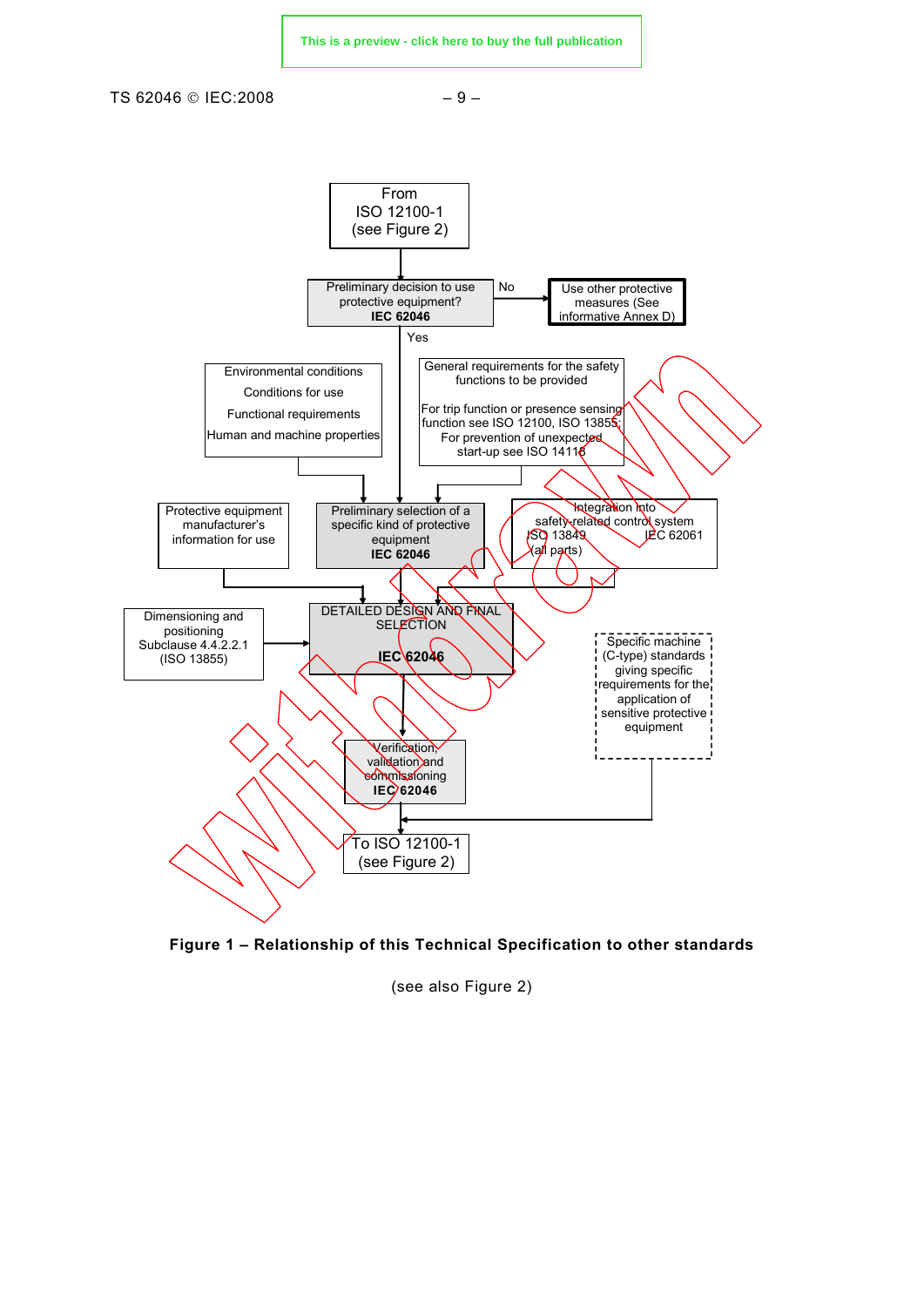$-10 - 10$  TS 62046 © IFC:2008

#### <span id="page-9-0"></span>**SAFETY OF MACHINERY – APPLICATION OF PROTECTIVE EQUIPMENT TO DETECT THE PRESENCE OF PERSONS**

#### **1 Scope**

This Technical Specification specifies requirements for the selection, positioning, configuration and commissioning of protective equipment to detect the presence of persons in order to protect those persons from dangerous part(s) of machinery in industrial applications. This standard covers the application of electro-sensitive protective equipment (ESPE) specified in IEC 61496 (all parts) and pressure sensitive mats and floors specified in ISO 13856-1.

It takes into account the characteristics of the machinery, the protective equipment, the environment and human interaction by persons of 14 years and  $\frac{\partial u}{\partial x}$ 

#### **2 Normative references**

The following referenced documents are indispensable for the application of this document. For dated references, only the edition cited applies. For undated references, the latest edition of the referenced document (including any amendments) applies.

IEC 60204-1, *Safety of machinery –*  $E$ lectrical equipment of machines – Part 1: General *requirements* 

IEC 61496-1:2004, Safety of Machinery - Electro-Sensitive protective equipment - General *requirements and tests*

IEC 61496-2:1997, *Safety of machinery – Electro-sensitive protective equipment – Part 2:* Particular requirements for equipment, using active opto-electronic protective devices *(AOPDs)*

IEC 61496-3:2001, Safety of machinery – Electro-sensitive protective equipment – Particular *requirements for equipment for Active Opto-Electronic Protective Devices responsive to Diffuse Reflection (AOPDDR)*

IEC 62061, *Safety of machinery – Functional safety of safety related electrical, electronic and programmable control systems* 

ISO 12100-1: 2003, *Safety of machinery – Basic concepts, general principles for design – Part 1: Basic terminology, methodology*

ISO 12100-2: 2003, *Safety of machinery – Basic concepts, general principles for design – Part 2: Technical principles* 

ISO 13849 (all parts), *Safety of Machinery – Safety-related parts of control systems* 

ISO 13855:2002, *Safety of machinery – Positioning of protective equipment with respect to the approach speeds of parts of the human body*

ISO 13856-1:2001, *Safety of machinery – Pressure-sensitive protective devices – Part 1: General principles for design and testing of pressure-sensitive mats and pressure-sensitive floors* 

ISO 14121 (all parts), *Safety of machinery – Risk assessment*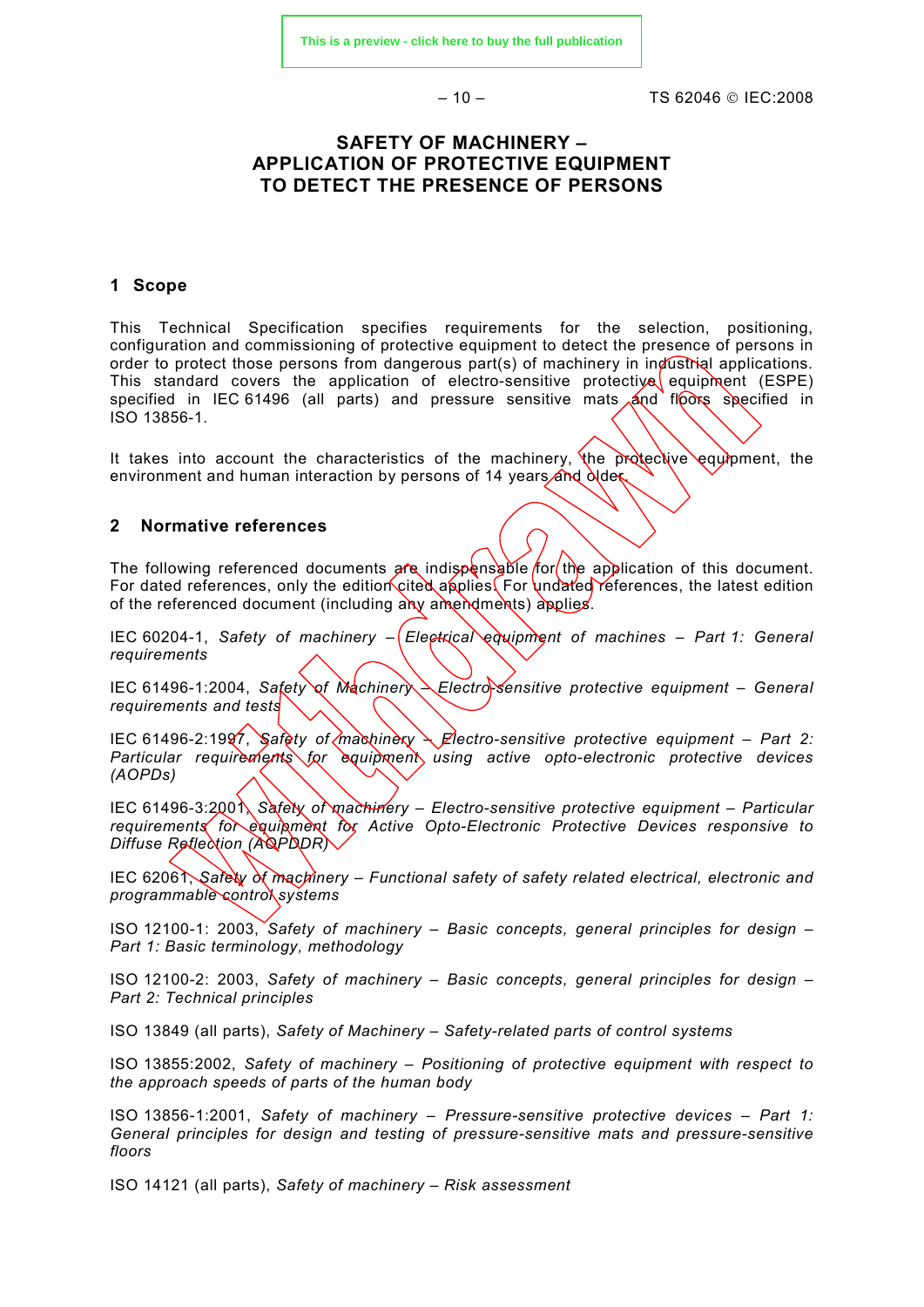– 104 – TS 62046 © CEI:2008

### SOMMAIRE

| 1 |     |       |                                                                             |             |
|---|-----|-------|-----------------------------------------------------------------------------|-------------|
| 2 |     |       |                                                                             |             |
| 3 |     |       |                                                                             |             |
|   | 3.1 |       |                                                                             |             |
|   |     |       |                                                                             |             |
| 4 |     |       |                                                                             |             |
|   |     |       |                                                                             |             |
|   | 4.2 |       |                                                                             |             |
|   |     | 4.2.1 |                                                                             |             |
|   |     | 4.2.2 | Bonne adaptation d'un équipement de protection comme dispositif de          |             |
|   | 4.3 |       |                                                                             |             |
|   | 4.4 |       | Utilisations de l'équipement de protection (Apple De la Communication 126   |             |
|   |     | 4.4.1 |                                                                             |             |
|   |     | 4.4.2 | $\sum$ ( $\bigcup$ $\sum$ $\sum$ 126<br>Dispositifs de déclerchèment        |             |
|   |     | 4.4.3 |                                                                             |             |
|   |     | 4.4.4 | Combinaison du dispositif de déclenchement et de détection de<br>$\sim$ 129 |             |
|   | 4.5 |       |                                                                             |             |
|   |     | 4.5.1 | Généralités 129                                                             |             |
|   |     | 4.5.2 | Vitessed'approche(K)                                                        |             |
|   |     | 4.5.3 |                                                                             |             |
|   |     | 4.5.4 |                                                                             |             |
|   | 4.6 |       |                                                                             |             |
|   |     | 4.6.1 | $ESRE$ 131                                                                  |             |
|   |     | 4.62  |                                                                             |             |
|   | 4.7 |       | Fonctions système de commande de la machine associées à l'application de    | $\dots$ 133 |
|   |     | 4.71  |                                                                             |             |
|   |     | 4.7.2 |                                                                             |             |
|   |     | 4.7.3 |                                                                             |             |
|   |     | 4.7.4 | Moyen de redémarrage du fonctionnement cyclique par l'équipement            |             |
|   |     | 4.7.5 |                                                                             |             |
|   |     | 4.7.6 |                                                                             |             |
|   |     | 4.7.7 |                                                                             |             |
|   |     | 4.7.8 | Dispositif de surveillance des commutateurs externes (EDM)  135             |             |
|   |     | 4.7.9 | Disposition des fonctions de commande de la machine  135                    |             |
| 5 |     |       |                                                                             |             |
|   | 5.1 |       | Positionnement et configuration de la zone de détection de l'équipement de  |             |
|   | 5.2 |       | Intégration avec le système de commande relatif à la sécurité  135          |             |
|   | 5.3 |       |                                                                             |             |
|   |     | 5.3.1 |                                                                             |             |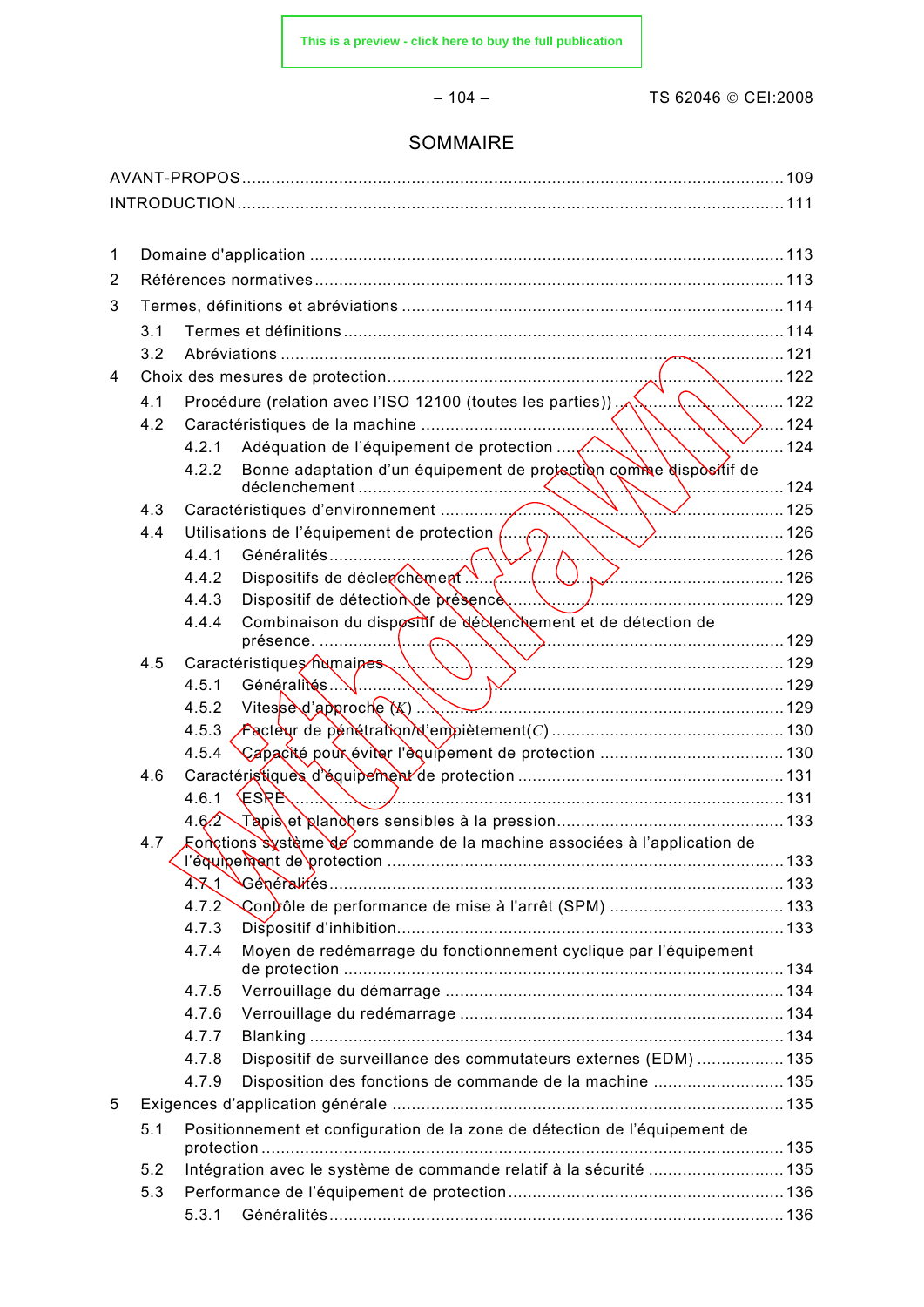TS 62046 © CEI:2008 - 105 -

|   |     | 5.3.2                                                                                      |     |
|---|-----|--------------------------------------------------------------------------------------------|-----|
|   | 5.4 | Dispositif de surveillance de performance de mise à l'arrêt 138                            |     |
|   | 5.5 |                                                                                            |     |
|   |     | 5.5.1                                                                                      |     |
|   |     | Inhibition en vue de permettre l'accès par des personnes 139<br>5.5.2                      |     |
|   |     | Inhibition en vue de permettre l'accès par des matériaux 139<br>5.5.3                      |     |
|   |     | 5.5.4                                                                                      |     |
|   | 5.6 | Moyen de redémarrage du fonctionnement cyclique par l'équipement de                        |     |
|   |     | 5.6.1                                                                                      |     |
|   |     | Exigences particulières pour les applications utilisant des presses  142<br>5.6.2          |     |
|   | 5.7 | 142                                                                                        |     |
|   | 5.8 |                                                                                            | 142 |
|   | 5.9 | $\ldots$ $\lambda$ 143                                                                     |     |
| 6 |     | Exigences d'application particulières pour les équipements de protection                   |     |
|   |     |                                                                                            | 143 |
|   | 6.1 | . 143                                                                                      |     |
|   |     | 6.1.1                                                                                      |     |
|   |     | Dispositif(s) à faisceaux lumineux.(.<br>6.1.2                                             |     |
|   |     | Barrières immatérielles<br>$\sim$ 145<br>6.1.3                                             |     |
|   | 6.2 |                                                                                            |     |
|   | 6.3 |                                                                                            |     |
|   |     | 6.3.1<br>Généralités                                                                       |     |
|   |     | 6.3.2<br>Applications mobiles \<br>$\searrow$ $\searrow$ / $\swarrow$ 148                  |     |
|   | 6.4 |                                                                                            |     |
|   |     | 6.4.1                                                                                      |     |
|   |     | 6.4.2                                                                                      |     |
| 7 |     | Examen et essab                                                                            |     |
|   | 7.1 | Généralités<br>$\ldots \lambda \lambda \lambda$                                            |     |
|   | 7.2 |                                                                                            |     |
|   | 7.3 |                                                                                            |     |
|   | 7.4 |                                                                                            |     |
| 8 |     |                                                                                            |     |
|   |     |                                                                                            |     |
|   |     | Annexe A (informative) Exemples d'interfaçage des ESPE à une machine 155                   |     |
|   |     | Annexe B (informative) Résumé des exigences d'essai minimales types pour divers            |     |
|   |     |                                                                                            |     |
|   |     | Annexe D (informative) Dispositifs de protection pour la détection de la position d'une    |     |
|   |     |                                                                                            |     |
|   |     | Annexe E (informative) Recommandations supplémentaires pour l'utilisation des              |     |
|   |     | Annexe F (informative) Recommandations supplémentaires pour la configuration des           |     |
|   |     | capteurs d'inhibition photoélectriques lorsqu'ils sont utilisés pour permettre l'accès par |     |
|   |     |                                                                                            |     |
|   |     | Annexe G (informative) Intervalles d'essais périodiques pour ESPE de type 2 208            |     |
|   |     |                                                                                            |     |
|   |     |                                                                                            |     |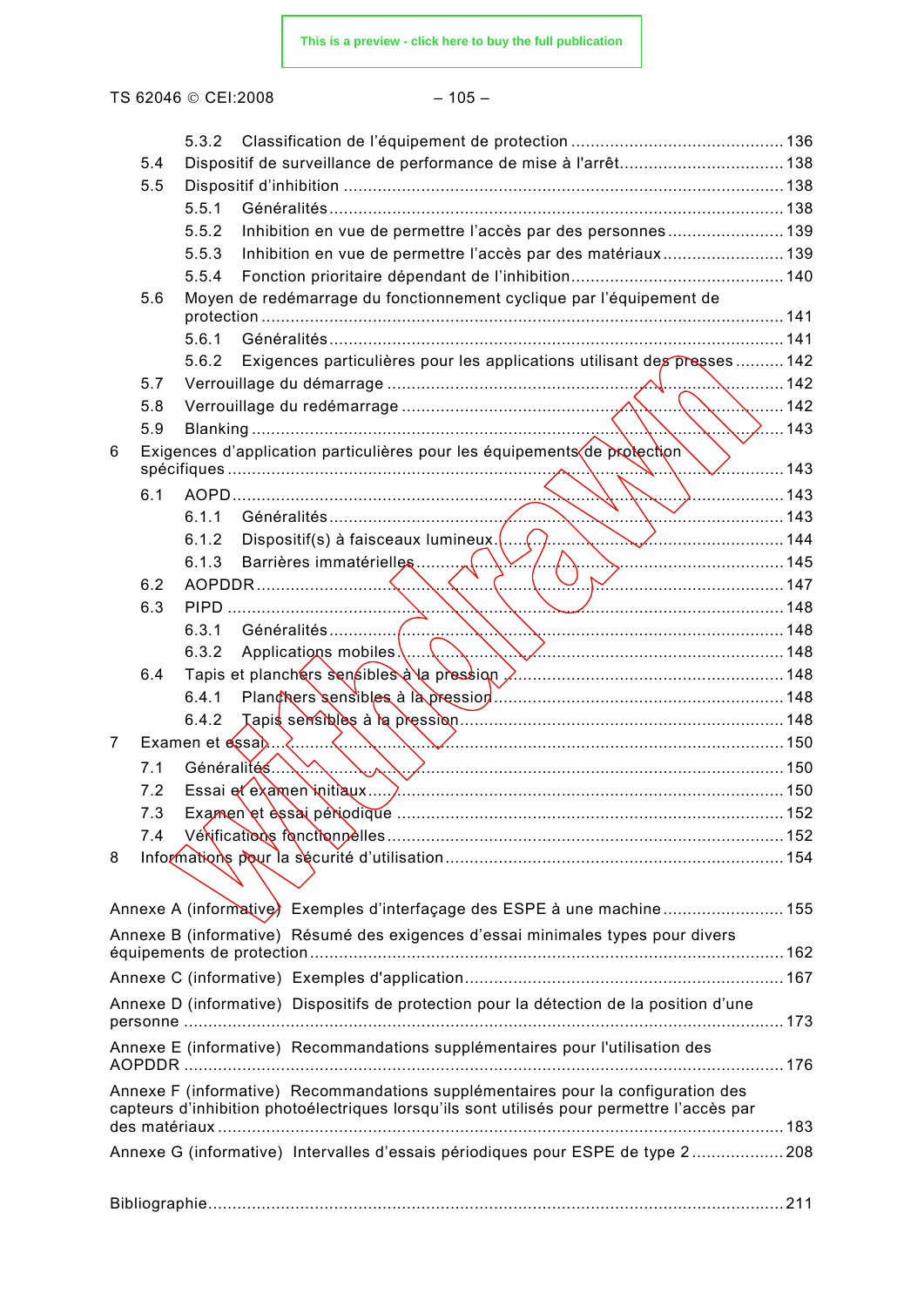### – 106 – TS 62046 © CEI:2008

| Figure 1 – Relations de cette spécification technique avec d'autres normes  112                                                                                 |                |
|-----------------------------------------------------------------------------------------------------------------------------------------------------------------|----------------|
| Figure 2 – Processus de réduction du risque (version simplifiée de la Figure 2 de                                                                               |                |
|                                                                                                                                                                 |                |
|                                                                                                                                                                 |                |
|                                                                                                                                                                 |                |
|                                                                                                                                                                 |                |
|                                                                                                                                                                 |                |
|                                                                                                                                                                 |                |
|                                                                                                                                                                 | 155            |
|                                                                                                                                                                 | 156            |
|                                                                                                                                                                 | $\dots$ 157    |
| Figure A.4 – Exemple d'intégration incorrecte – Catégorie 4,                                                                                                    | $\ldots$ . 157 |
| Figure A.5 – Exemple d'intégration incorrecte – Catégorie 4<br>╲'                                                                                               | 158            |
| Figure A.6 - Exemple d'intégration d'un ESPE: Catégorie 4<br>. 159                                                                                              |                |
| Figure A.7 – Exemple d'intégration – Catégorie 3                                                                                                                |                |
| Figure A.8 – Exemple d'intégration incorrecte $\sqrt{\alpha}$ atégorié 3()                                                                                      |                |
| Figure A.9 – Intégration avec un système de commande relatif à la sécurité  161                                                                                 |                |
| Figure C.1 – Equipement de protection <i>utifisé</i> en tant que dispositif de déclenchement  167                                                               |                |
| Figure C.2 – Equipement de protection utilise en tant que dispositif combiné de<br>déclenchement et de détection de présence                                    | 167            |
| Figure C.3 – Equipement de protection utilisé en tant que dispositif combiné de<br>déclenchement et de détection de présence <u>Manuel Alexandre et al.</u> 168 |                |
| Figure C.4 - AOPD horizontal $\ldots$                                                                                                                           |                |
| Figure C.5 - AOPD Vertical                                                                                                                                      |                |
|                                                                                                                                                                 |                |
|                                                                                                                                                                 |                |
|                                                                                                                                                                 |                |
|                                                                                                                                                                 |                |
|                                                                                                                                                                 |                |
|                                                                                                                                                                 |                |
| Figure E.4 - Utilisation d'un AOPDDR en tant que dispositif de déclenchement corps                                                                              |                |
| Figure E.5 - Utilisation d'un AOPDDR comme dispositif de déclenchement corps entier                                                                             |                |
| Figure E.6 - Utilisation d'un AOPDDR comme dispositif de déclenchement des parties                                                                              |                |
| Figure E.7 - Utilisation d'un AOPDDR comme dispositif de déclenchement des parties                                                                              |                |
|                                                                                                                                                                 |                |
|                                                                                                                                                                 |                |
| Figure F.3 - Faisceaux parallèles avec commande séquentielle ou temporelle  185                                                                                 |                |
| Figure F.4 - Quatre faisceaux parallèles avec commande temporelle  185                                                                                          |                |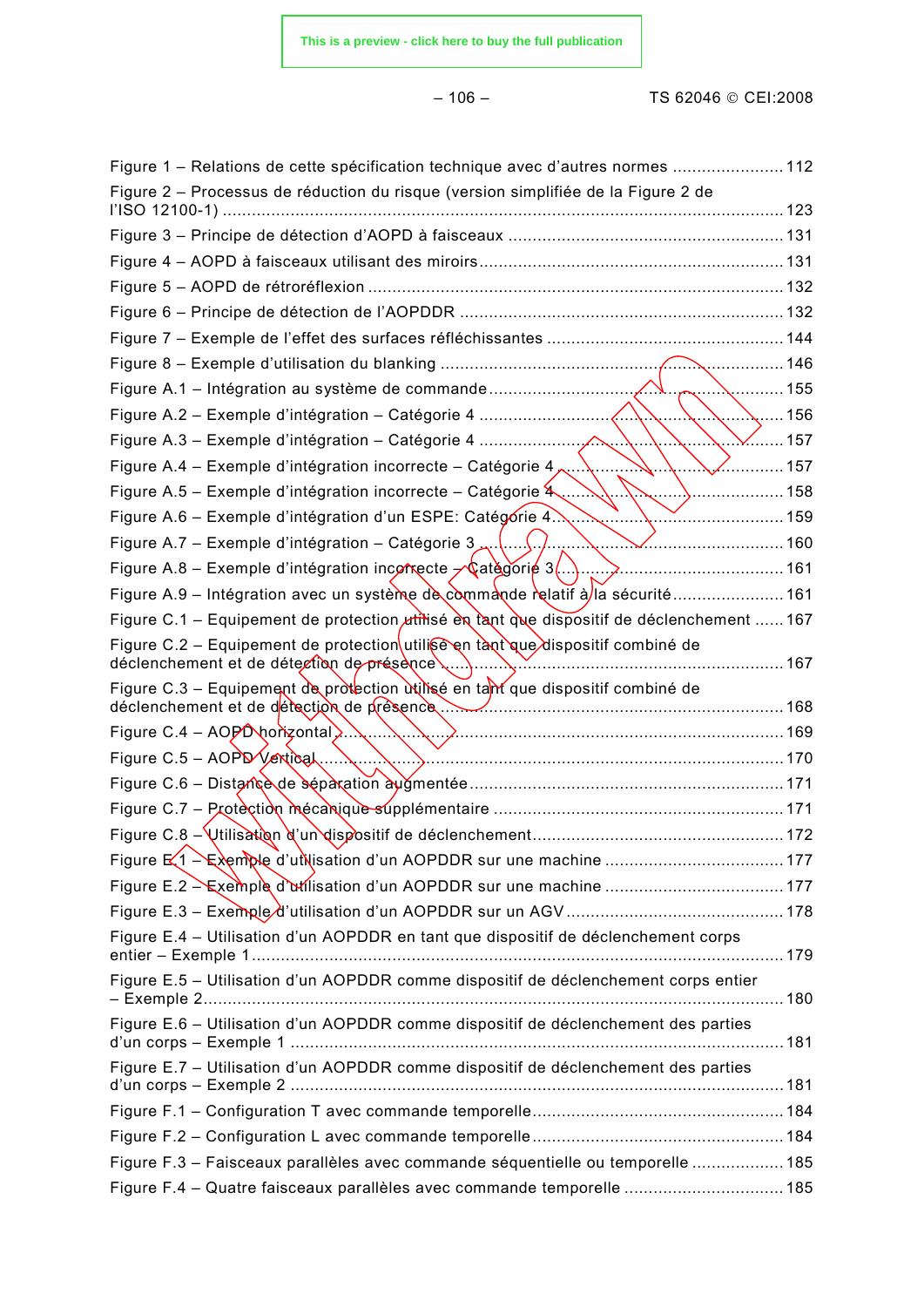TS 62046 © CEI:2008 - 107 -

| Figure F.5 – Positionnement des capteurs d'inhibition pour empêcher l'inhibition par le<br>corps d'une personne (vue en plan)                                                   | 186    |
|---------------------------------------------------------------------------------------------------------------------------------------------------------------------------------|--------|
| Figure F.6 - Positionnement des capteurs d'inhibition (vue latérale) 187                                                                                                        |        |
| Figure F.7 - Diagramme de temps; quatre faisceaux parallèles avec commande<br>temporelle                                                                                        | 187    |
| Figure F.8 - Quatre faisceaux: Commande temporelle et faisceaux croisés (non<br>recommandé)                                                                                     | 188    |
| Figure F.9 - Diagramme de temps; quatre faisceaux; commande séquentielle 188                                                                                                    |        |
| Figure F.10 - Quatre faisceaux avec portes battantes supplémentaires 189                                                                                                        |        |
| Figure F.11 – Diagramme de temps pour le signal de validation d'inhibition (validation<br>d'inhibition activée)                                                                 | 190    |
| Figure F.12 – Diagramme de temps pour le signal de validation d'inhibition (validation                                                                                          | 190    |
| Figure F.13 – Prévention de la manipulation de la fonction d'inhibition (vue en plan)                                                                                           | ∕……191 |
| Figure F.14 - Prévention de la manipulation de la fonction d'inhibition (xue de face).                                                                                          | 191    |
|                                                                                                                                                                                 | 192    |
| Figure F.16 – Deux capteurs – Faisceaux croisés                                                                                                                                 | 193    |
| Figure F.17 – Deux capteurs – Faisceaux croisés (risque d'entrer dans la zone<br>dangereuse sans détection lorsque $x > 200$ mm) $\ldots$                                       | 193    |
| Figure F.18 – Positionnement des capteurs d'inhibition.                                                                                                                         | 194    |
| Figure F.19 - Détection de l'objet d'essai.                                                                                                                                     | 195    |
| Figure F.20 – Diagramme de temps pour deux faisceaux croisés (fonctionnement<br>normal)                                                                                         | 195    |
| Figure F.21 – Diagramme de temps pour deux faisce aux croisés (temporisation) 196                                                                                               |        |
| Figure F.22 – Portes battantes uniques en combinatison avec un système d'inhibition à<br>deux faisceaux (position correcte)                                                     | 197    |
|                                                                                                                                                                                 |        |
|                                                                                                                                                                                 |        |
|                                                                                                                                                                                 |        |
|                                                                                                                                                                                 | .201   |
|                                                                                                                                                                                 |        |
| Figure F.28 – Diagramme de temps; deux faisceaux de capteur d'inhibition – sortie                                                                                               |        |
| Figure F.29 - Diagramme de temps; deux faisceaux de capteur d'inhibition - sortie                                                                                               |        |
| Figure F.30 - Diagramme de temps, inhibition interrompue par la temporisation                                                                                                   |        |
|                                                                                                                                                                                 |        |
|                                                                                                                                                                                 |        |
| Figure F.33 – Exemple d'une commande prioritaire externe dans un système de                                                                                                     |        |
| Figure F.34 - Exemple d'une commande prioritaire externe dans un système de                                                                                                     | . 206  |
| Figure F.35 – Exemple d'une commande prioritaire externe au niveau d'une zone de<br>travail avec deux points d'accès et deux fonctions d'inhibition séparées - Catégorie 4  207 |        |
|                                                                                                                                                                                 |        |
|                                                                                                                                                                                 |        |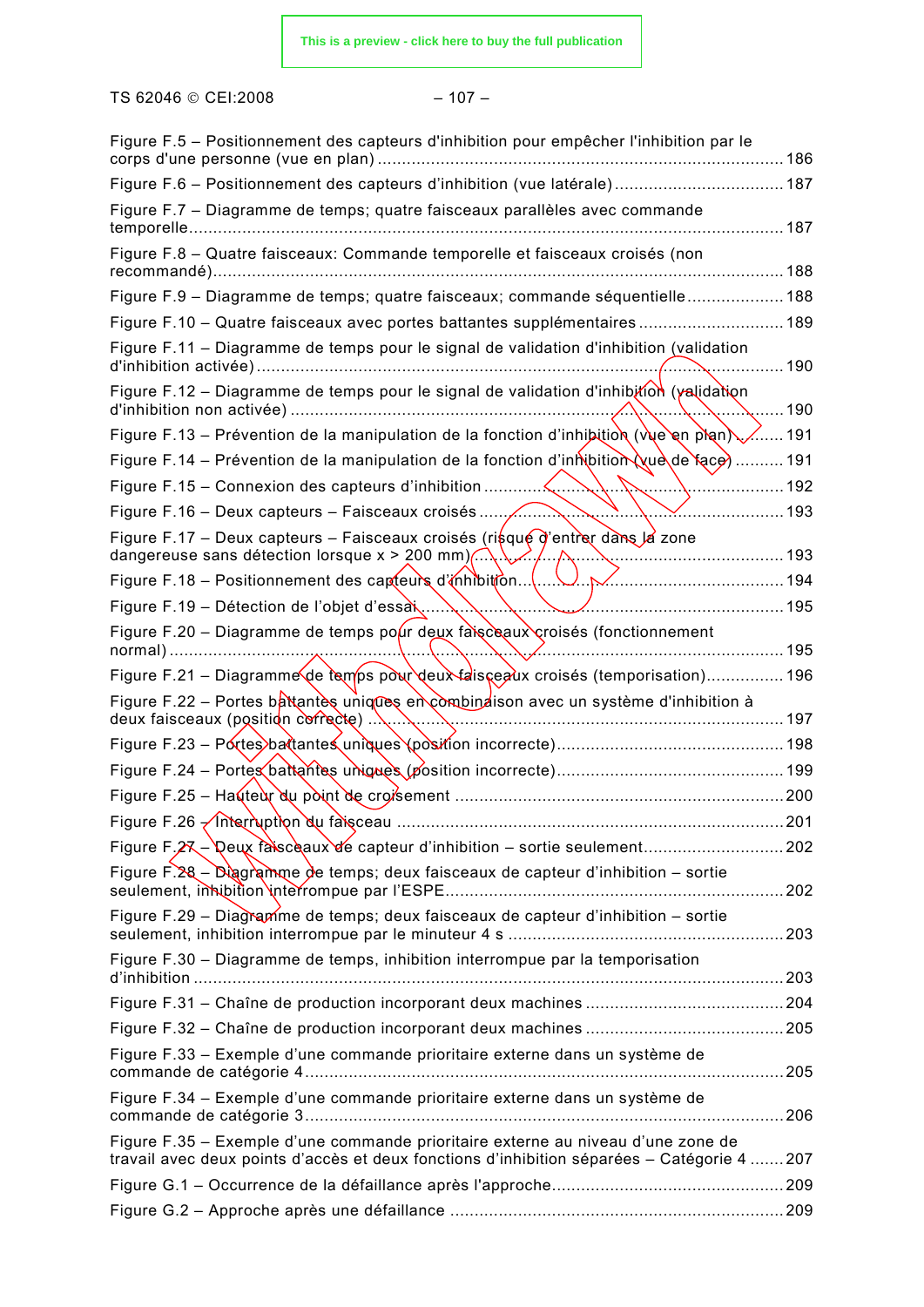– 108 – TS 62046 © CEI:2008

| Tableau 1 – Hauteurs de faisceaux pour dispositifs à faisceaux lumineux 145           |  |
|---------------------------------------------------------------------------------------|--|
| Tableau B.1 - Liste des considérations d'environnement pour aider à la sélection d'un |  |
| Tableau F.1 - Table de vérité, quatre faisceaux; commande séquentielle  189           |  |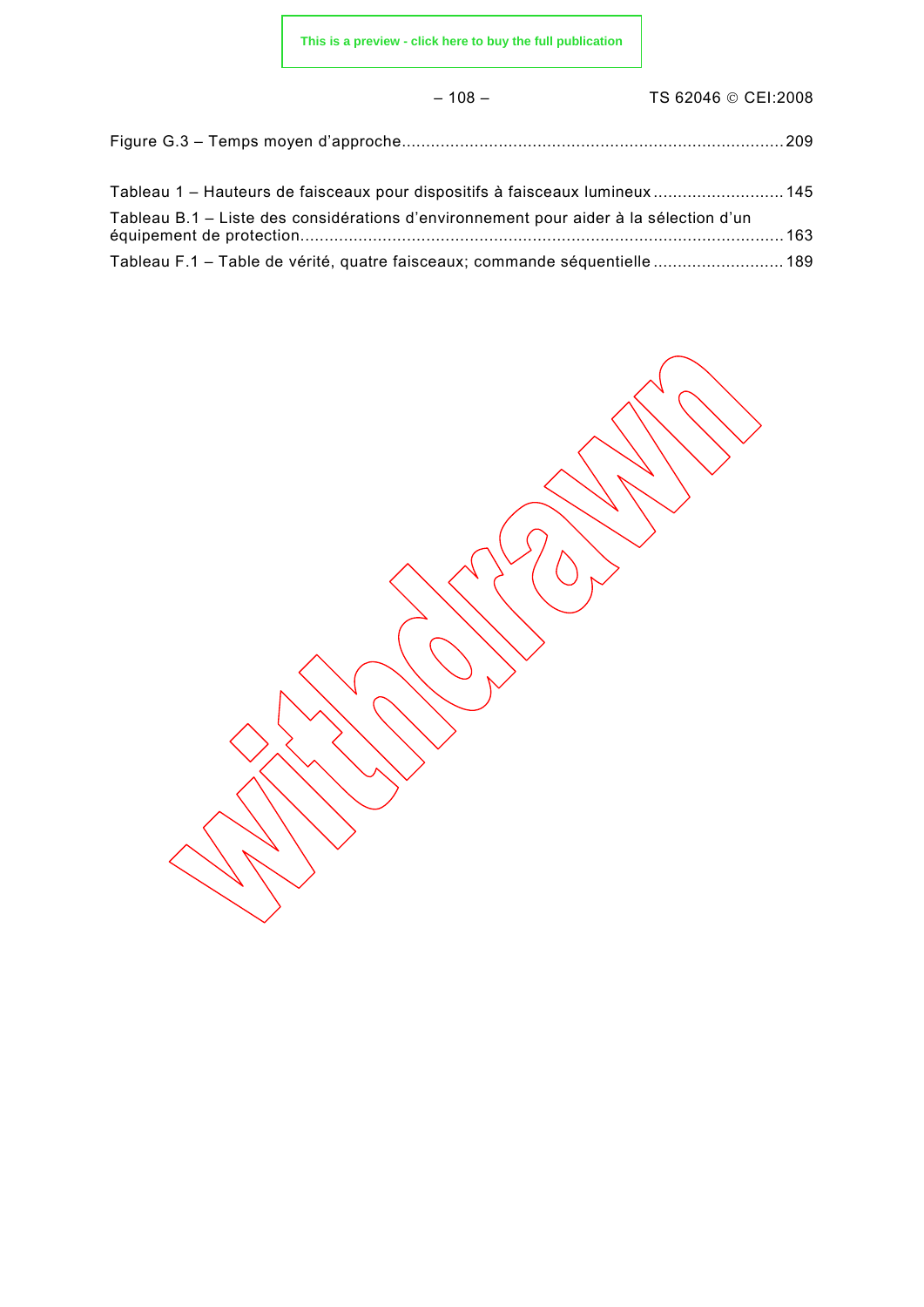<span id="page-15-0"></span>TS 62046 © CEI:2008 - 109 -

#### COMMISSION ÉLECTROTECHNIQUE INTERNATIONALE  $\frac{1}{2}$

#### **SÉCURITÉ DES MACHINES – APPLICATION DES ÉQUIPEMENTS DE PROTECTION À LA DÉTECTION DE LA PRÉSENCE DE PERSONNES**

#### AVANT-PROPOS

- 1) La Commission Electrotechnique Internationale (CEI) est une organisation mondiale de normalisation composée de l'ensemble des comités électrotechniques nationaux (Comités nationaux de la CEI). La CEI a pour objet de favoriser la coopération internationale pour toutes les questions de normalisation dans les domaines de l'électricité et de l'électronique. A cet effet, la CEI – entre autres activités — publie des Normes internationales, des Spécifications techniques, des Rapports techniques, des Spécifications accessibles au public (PAS) et des Guides (ci-après dénommés "Publication(s) de la CEI"). Leur élaboration est confiée à des passio (1710) et des calles (et après serventements organisations internationales, gouvernementales et non gouvernementales, en liaison avec la CEI, participent également aux travaux. La CEI collabore étroitement avec l'Organisation Internationale de Normalisation (ISO), selon des conditions fixées par accord entre les deux organisations.
- 2) Les décisions ou accords officiels de la CEI concernant les questions techniques représentent, dans la mesure du possible, un accord international sur les sujets étudiés, étant donné que les Comités nationaux de la CEI intéressés sont représentés dans chaque comité d'études.
- 3) Les Publications de la CEI se présentent sous la forme de recommandations internationales et sont agréées comme telles par les Comités nationaux de la CEI. Tous les efforts raisonnables sont entrepris afin que la CEI s'assure de l'exactitude du contenu technique de ses publications; la CEI ne peut pas être tenue responsable de l'éventuelle mauvaise utilisation ou interprétation qui en est faite par un quelconque utilisateur final.
- 4) Dans le but d'encourager l'uniformité internationale, les Comités nationaux de la CEI s'engagent, dans toute la mesure possible, à appliquer de façon transparente les Publications de la CEI dans leurs publications nationales et régionales. Toutes divergences entre toutes Publications de la CEI et toutes publications nationales ou régionales correspondantes doivent être indiquées en termes clairs dans ces dernières.
- 5) La CEI n'a prévu aucune procédure de marquage valant indication d'approbation et n'engage pas sa responsabilité pour les équipements déclarés conformes à <mark>u</mark>ne de ses Publications.
- 6) Tous les utilisateurs doivent s'assurer qu'ils sont en possession de la dernière édition de cette publication.
- 7) Aucune responsabilité ne doit être imputée à la CEI, à ses administrateurs, employés, auxiliaires ou mandataires, y compris ses experts particuliers et les membres de ses comités d'études et des Comités nationaux de la CEI, pour tout préjudice causé en cas de dommages corporels et matériels, ou de tout autre dommage de quelque nature que ce soit, directe ou indirecte, ou pour supporter les coûts (y compris les frais de justice) et les dépenses découlant de la publication ou de l'utilisation de cette Publication de la CEI ou de toute autre Publication de la CEI, ou au crédit qui lui est accordé.
- 8) L'attention est attirée sur les références normatives citées dans cette publication. L'utilisation de publications référencées est obligatoire pour une application correcte de la présente publication.
- 9) L'attention est attirée sur le fait que certains des éléments de la présente Publication de la CEI peuvent faire l'objet de droits de propriété intellectuelle ou de droits analogues. La CEI ne saurait être tenue pour responsable de ne pas avoir identifié de tels droits de propriété et de ne pas avoir signalé leur existence.

La tâche principale des comités d'études de la CEI est l'élaboration des Normes internationales. Exceptionnellement, un comité d'études peut proposer la publication d'une spécification technique

- lorsqu'en dépit de maints efforts, l'accord requis ne peut être réalisé en faveur de la publication d'une Norme internationale, ou
- lorsque le sujet en question est encore en cours de développement technique ou quand, pour une raison quelconque, la possibilité d'un accord pour la publication d'une Norme internationale peut être envisagée pour l'avenir mais pas dans l'immédiat.

Les spécifications techniques font l'objet d'un nouvel examen trois ans au plus tard après leur publication afin de décider éventuellement de leur transformation en Normes internationales.

La CEI 62046, qui est une spécification technique, a été établie par le comité d'études 44 de la CEI: Sécurité des machines – Aspects électrotechniques.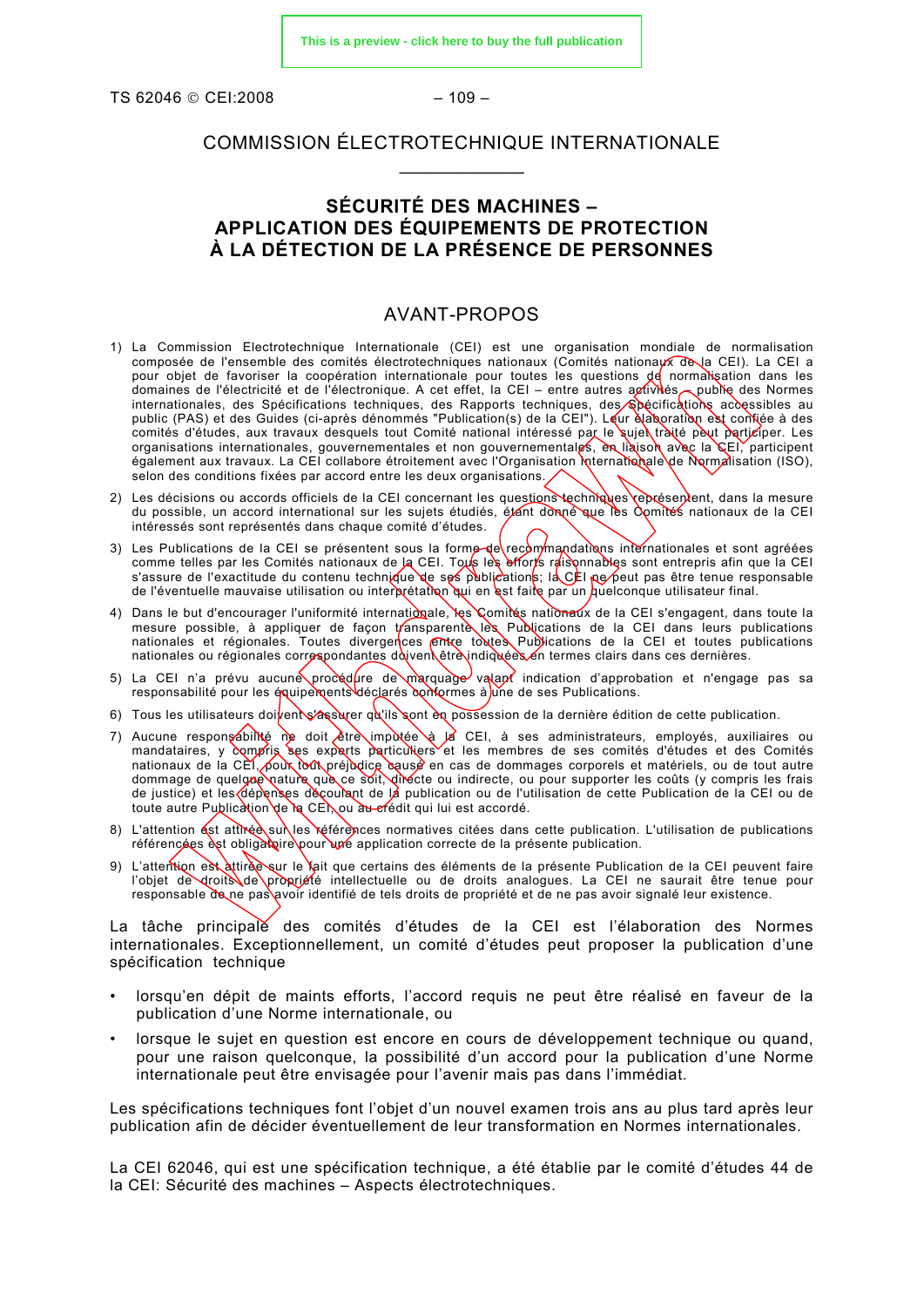– 110 – TS 62046 © CEI:2008

Cette deuxième édition annule et remplace la première édition, parue en 2004.

Cette deuxième édition constitue une révision technique générale de la première édition, et comprend d'autres exemples de techniques d'interfaçage et d'inhibition.

Le texte de cette spécification technique est issu des documents suivants:

| Projet d'enquête | Rapport de vote |  |
|------------------|-----------------|--|
| 44/534/DTS       | 44/552B/RVC     |  |

Le rapport de vote indiqué dans le tableau ci-dessus donne toute information sur le vote ayant abouti à l'approbation de cette spécification technique.

Cette publication a été rédigée selon les Directives ISO/CEI, Partie $\Diamond$ 

Le comité a décidé que le contenu de cette publication ne sera pas modifié avant la date de maintenance indiquée sur le site web de la CEI sous "http://webstore.iec.ch" dans les données relatives à la publication recherchée. A cette date, la publication sera

- transformée en Norme internationale,
- reconduite.
- supprimée,
- remplacée par une édition révisée, ou
- amendée.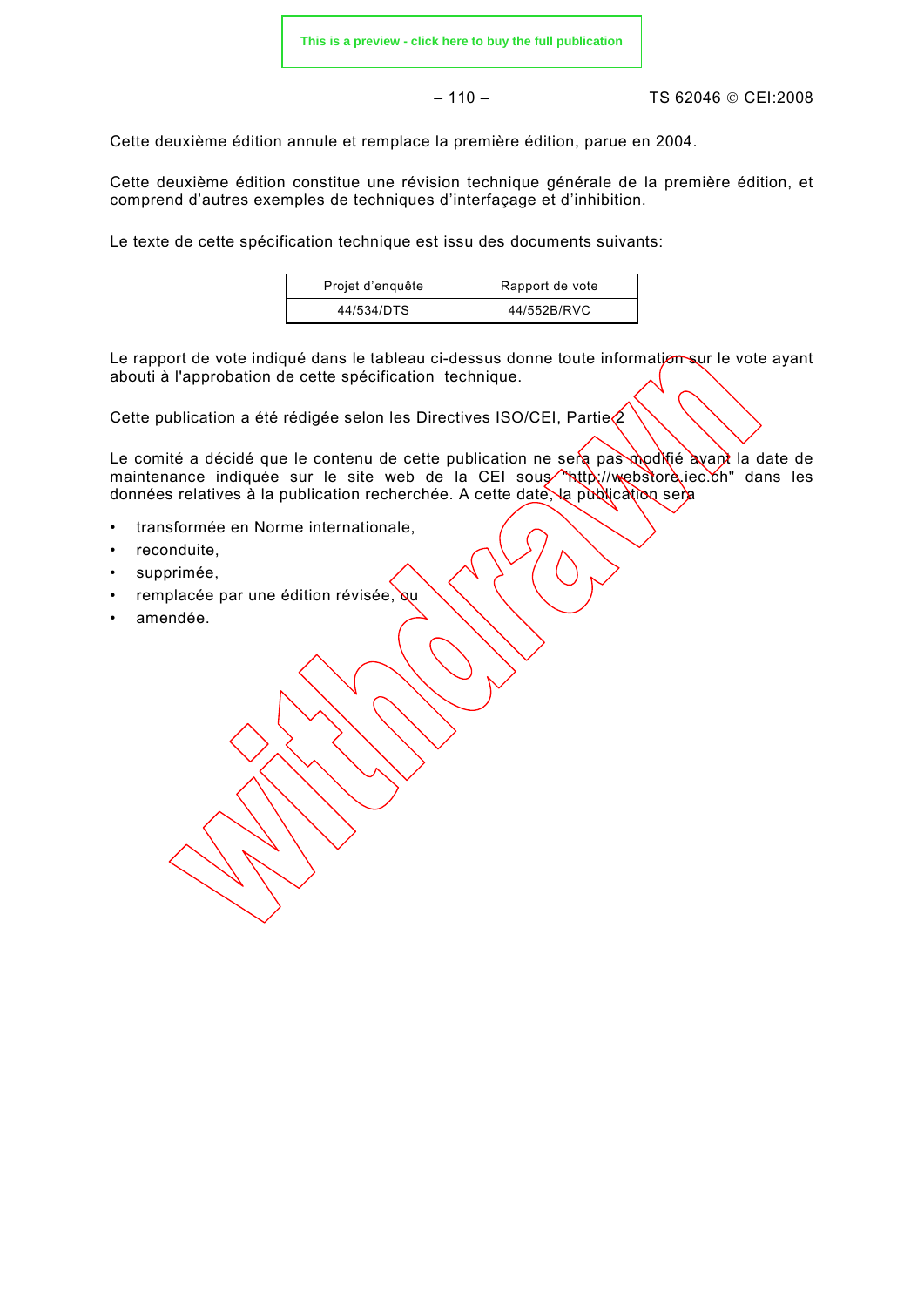<span id="page-17-0"></span>TS 62046 © CEI:2008 – 111 –

#### INTRODUCTION

La présente spécification technique fournit des informations sur l'application des équipements de protection qui emploient un(des) dispositif(s) de détection des personnes situées dans une zone ou qui s'approchent de cette dernière, dans le but de réduire ou de minimiser un risque causé par des parties dangereuses de machines, sans fournir de barrière matérielle.

L'objet de la présente spécification technique est d'aider: les comités de rédaction des normes en charge de l'élaboration des normes machines (Normes "C"), les concepteurs, fabricants et sociétés de remise en état des machines, les organismes de certification pour la sécurité des machines, les administrations compétentes pour le lieu de travail et autres sur l'application appropriée des équipements de protection des machines.

Les Figures 1 et 2 illustrent le contexte général et l'utilisation prévue de cette spécification technique.

Les Articles 1 à 5, 7 et 8 de cette spécification technique s'appliquent à tous les équipements de protection compris dans le domaine d'application, l'Article 6 contient les lignes directrices pour l'application de types spécifiques d'équipements de protection.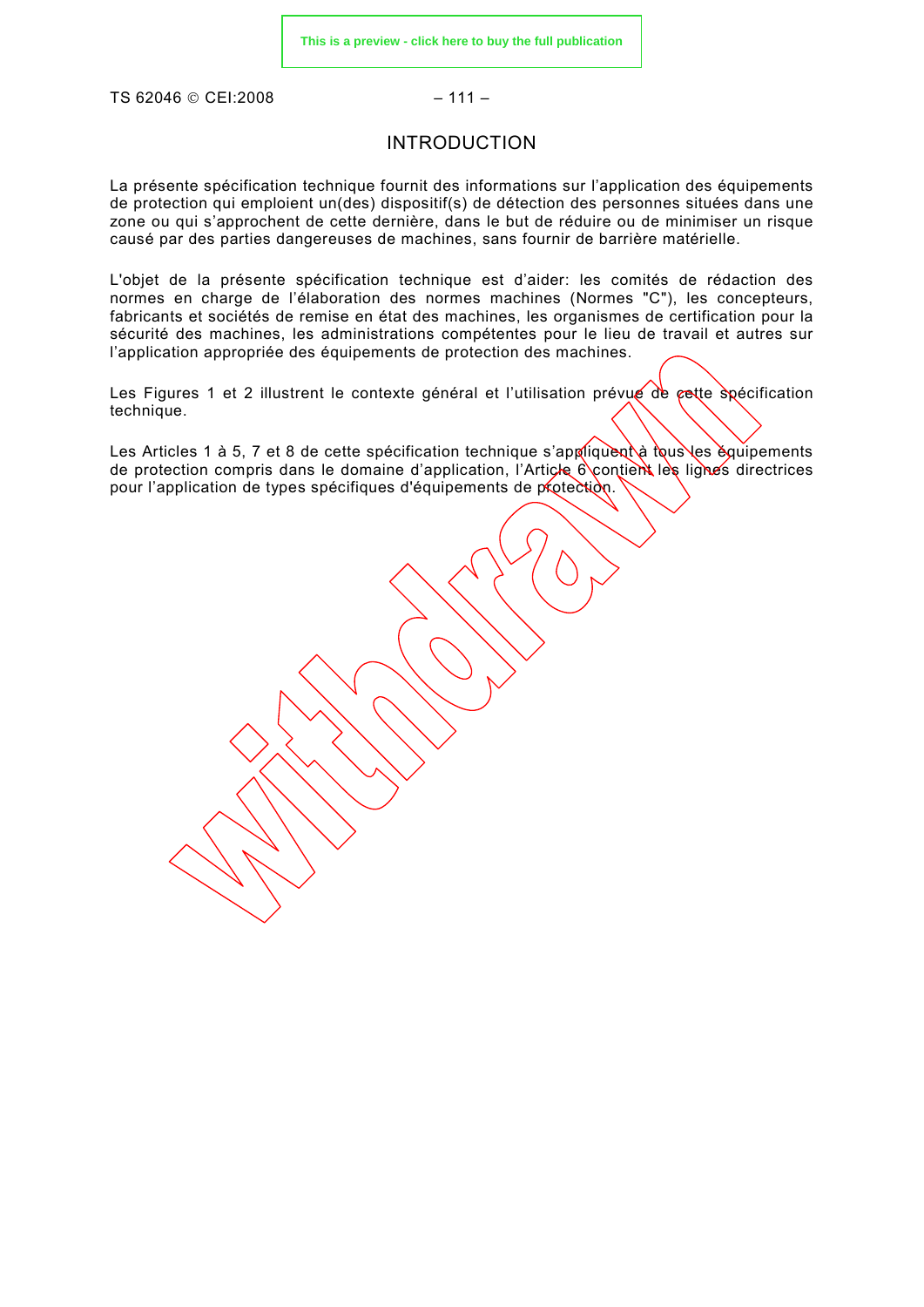<span id="page-18-0"></span>



(voir aussi Figure 2)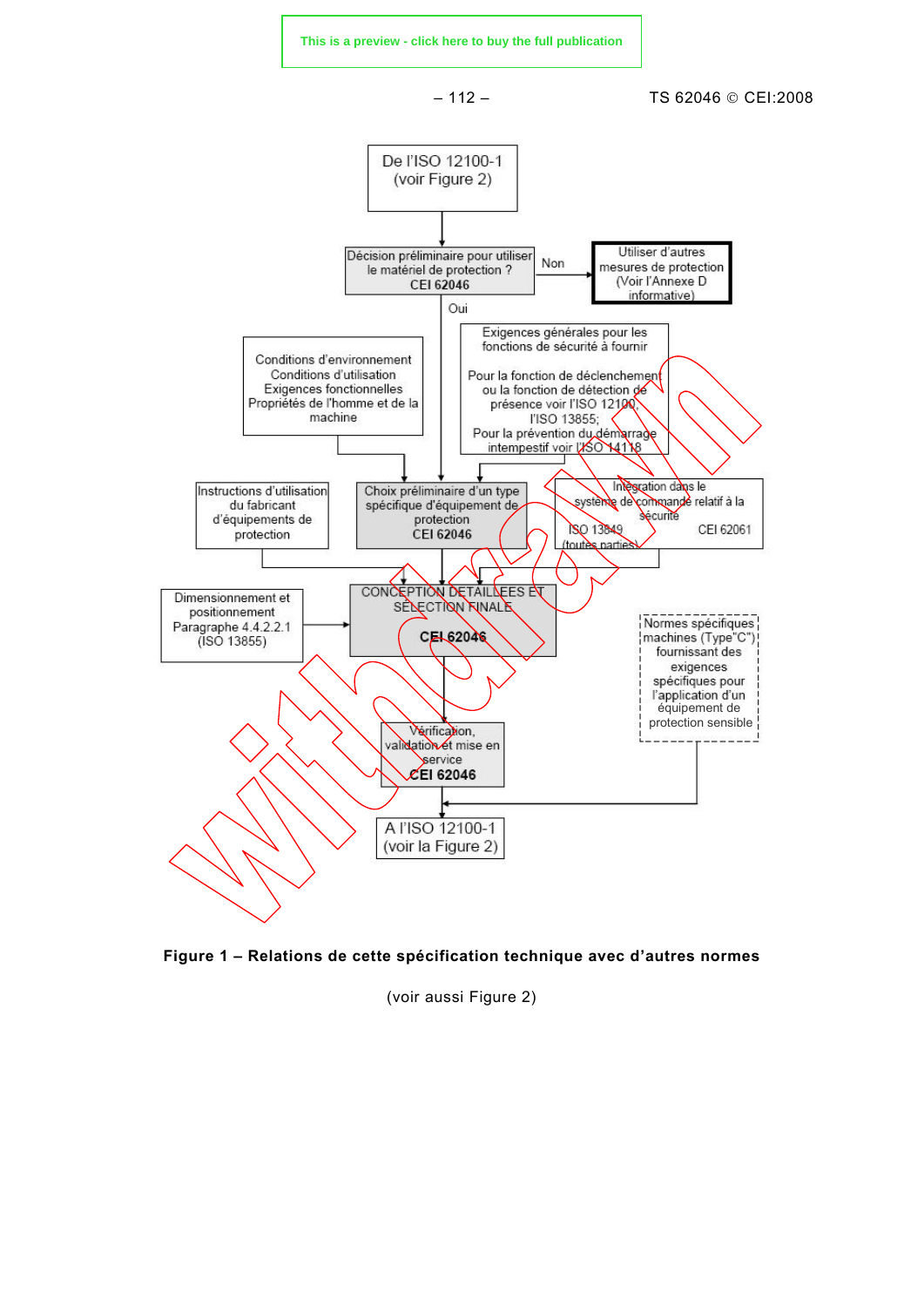<span id="page-19-0"></span>TS 62046 © CEI:2008 – 113 –

### **SÉCURITÉ DES MACHINES – APPLICATION DES ÉQUIPEMENTS DE PROTECTION À LA DÉTECTION DE LA PRÉSENCE DE PERSONNES**

#### **1 Domaine d'application**

Cette spécification technique spécifie les exigences pour la sélection, le positionnement, la configuration et la mise en service des équipements de protection prévus pour détecter la présence de personnes afin de protéger celles-ci contre une(des) partie(s) dangereuses des machines dans des applications industrielles. Cette spécification couvre l'application des équipements de protection électro-sensibles (ESPE) spécifiés dans  $\sqrt{2}$  CEI 61496 (toutes les parties) et les tapis et sols sensibles à la pression spécifiés dans l'ISO 13856-1.

Elle tient compte des caractéristiques des machines, des équipements de protection, de l'environnement et de l'interaction humaine par des personnes de 14 ans et plus.

#### **2 Références normatives**

Les documents de référence suivants sont indispensables pour l'application du présent document. Pour les références datées, seule l'édition citée s'applique. Pour les références non datées, la dernière édition du document de référence s'applique (y compris les éventuels amendements).

CEI 60204-1, *Sécurité des machines – Equipement électrique des machines – Partie 1: Prescriptions générales*

CEI 61496-1:2004, *Sécurité des machines – Equipements de protection électro-sensibles – Exigences générales et essais*

CEI 61496-2:1997, *Sécurité des machines – Equipements de protection électro-sensibles – Partie 2: Exigences particulières à un équipement utilisant des dispositifs protecteurs optoélectroniques actifs (AOPD)*

CEI 61496-3:2001, *Sécurité des machines – Equipements de protection électro-sensibles – Partie 2: Exigences particulières pour les équipements utilisant des dispositifs protecteurs optoélectroniques actifs sensibles aux réflexions diffuses (AOPDDR)*

IEC 62061, *Sécurité des machines – Sécurité fonctionnelle des systèmes de commande électriques, électroniques et électroniques programmables relatifs à la sécurité*

ISO 12100-1: 2003, *Sécurité des machines – Notions fondamentales, principes généraux de conception – Partie 1: Terminologie de base, méthodologie*

ISO 12100-2: 2003, *Sécurité des machines – Notions fondamentales, principes généraux de conception – Partie 2: Principes techniques*

ISO 13849 (toutes les parties), *Sécurité des machines – Parties des systèmes de commande relatives à la sécurité* 

ISO 13855:2002, *Sécurité des machines – Positionnement des dispositifs de protection par rapport à la vitesse d'approche des parties du corps*